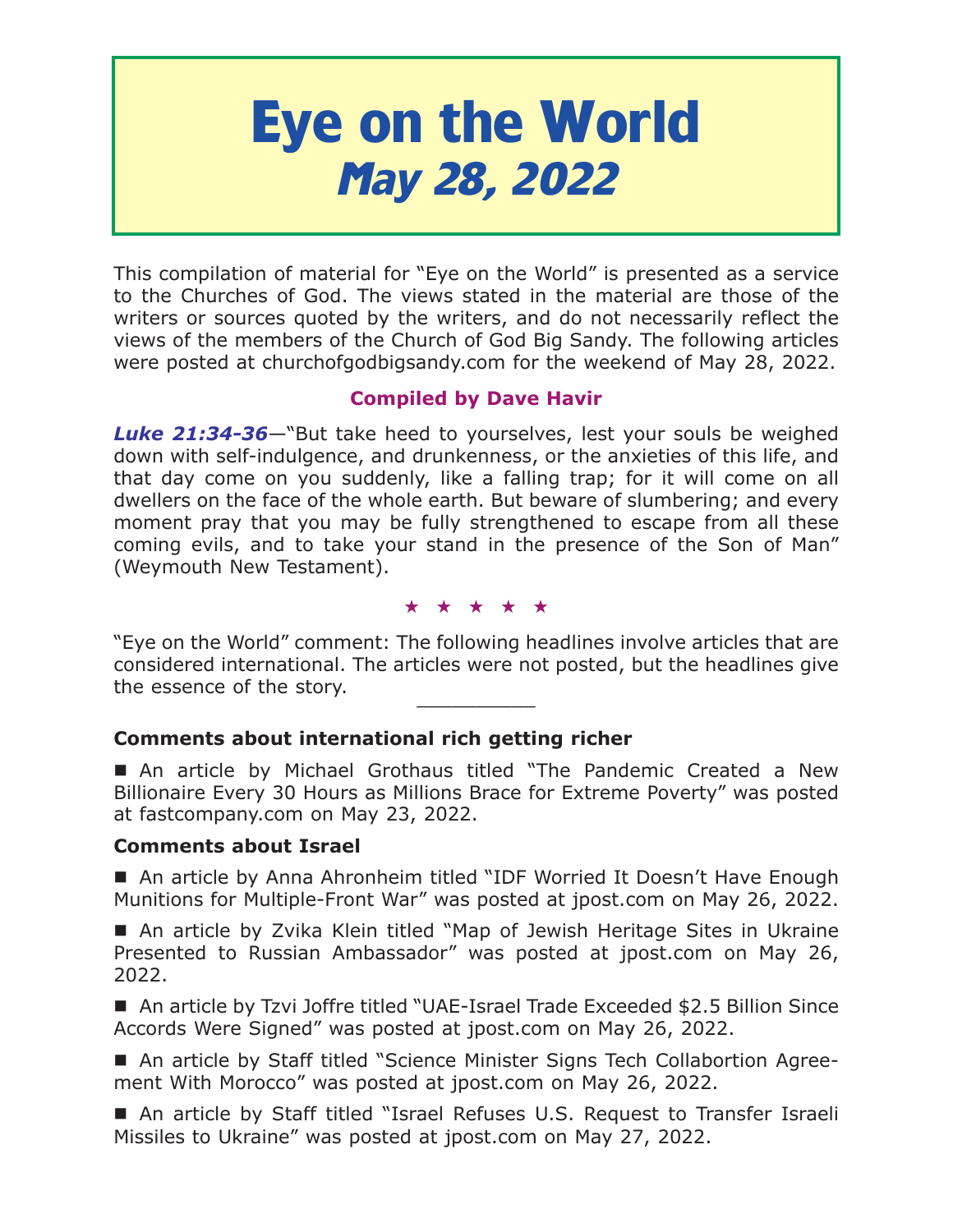## **Comments about Iran**

■ An article by Staff titled "Israel Responsible for Assassination of IRGC [Islamic Revolutionary Guards Corps] Officer, Claims NYT" was posted at jpost.com on May 26, 2022.

 An article by Jonathan Rose titled "Israel 'Tells U.S. It Carried Out Assassination of Iranian Colonel as a Warning to Tehran's Elite Quds Force' " was posted at dailymail.co.uk on May 26, 2022.

## **Comments about Saudi Arabia**

■ An article by George Glover titled "Saudi Arabia Says It Won't Take Any Further Action to Curb Soaring Oil Prices" was posted at businessinsider.com on May 25, 2022.

# **Comments about World Economic Forum**

 An article by Staff titled "New: The National Pulse Announces World Economic Forum Investigative Priority and Dedicated Site [Called 'TakeDownTheWEF. com]" was posted at thenationalpulse.com on May 23, 2022.

■ An article by Hank Berrien titled " 'The Future Is Built by Us': World Economic Forum Chairman [Klaus Schwab, Who Founded the WEF in 1971] Who Spoke of 'Great Reset of Capitalism' " was posted at dailywire.com on May 23, 2022.

■ An article by Natalie Winters titled "World Economic Forum Panelist [Australian eSafety Commissioner Julie Inman] Demands 'Recalibration' of Free Speech" was posted at thenationalpulse.com on May 23, 2022.

■ An article by Craig Bannister titled "Reporter [British Journalist Sophie Corcoran]: 'Another Day of Grotesque Hypocrisy' at World Economic Forum— Guns, Jets, Helicopters, Extreme Privacy" was posted at cnsnews.com on May 24, 2022.

## **World Economic Forum and Ukraine**

■ An article by Chris Pleasance titled "President Zelensky Tells Global Elite Gathered in Davos Their Annual Meeting Is Pointless If Dictators Such as Putin With 'No Interest in Talking' Are Able to Use Brute Force to Get What They Want" was posted at dailymail.co.uk on May 23, 2022.

■ An article by Lizzie May and Chris Pleasance titled "Henry Kissinger Tells [World Economic Forum and] Ukraine It Should Give Russia Territory to Try to Find a Peace Deal—as Zelensky Insists Putin Has 'No Interest in Talking' " was posted at dailymail.co.uk on May 23, 2022.

■ An article by Brad Dress titled "Zelensky Rips Kissinger Over Suggestion Ukraine Cede Territory to Russia" was posted at thehill.com on May 25, 2022.

# **World Economic Forum and climate change**

■ An article by Olivia Murray titled "Davos Attendees Fly In on Private Jets, Then Tout 'Carbon Footprint' Trackers for Us Plebs" was posted at americanthinker.com on May 25, 2022.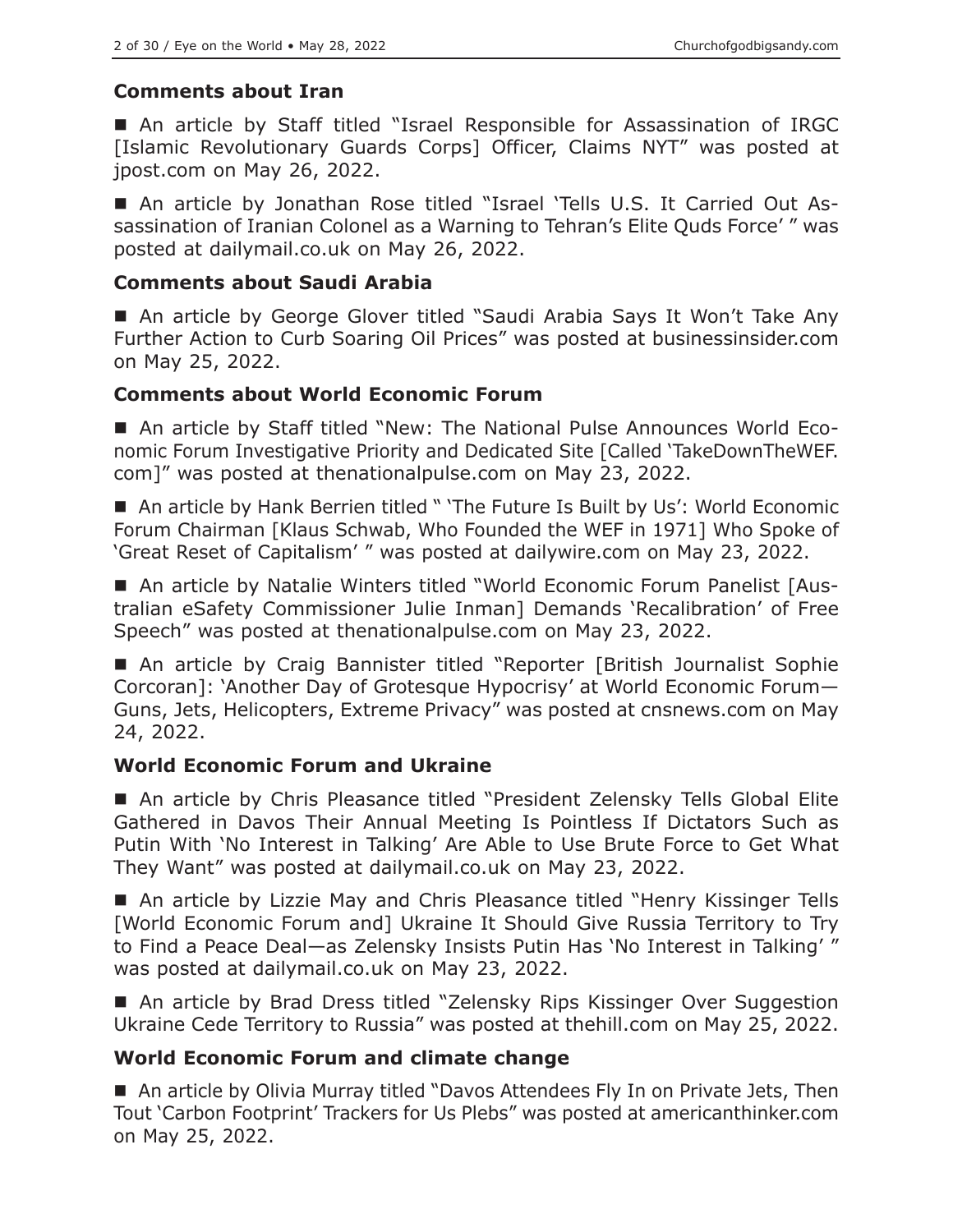■ An article by Kurt Zindulka titled "Green Social Credit: 'Individual Carbon Footprint Tracker' Pushed by China's Alibaba at World Economic Forum" was posted at breitbart.com on May 24, 2022.

■ Looking back to October 2021, an article by Philip Wang titled "China Tells Mines to Produce 'As Much Coal As Possible' " was posted at ctvnews.ca on Oct. 20, 2021.

#### **World Economic Forum and global food crisis**

■ An article by Ben Zeisloft titled "During World Economic Forum, IMF Leader [Kritalina Georgieva] Calls for America to Increase Food Exports Amid 'Dire' Global Food Shortages" was posted at dailywire.com on May 25, 2022.

■ An article by Peter Caddle titled "Davos: Warnings of 'Famines Around the World' As Globalist WEF Talk Global Food Crisis" was posted at breitbart.com on May 26, 2022.

#### **International climate change and coal**

■ An article by Arne Delfs titled "Germany to Bring Back Coal Power Plants If Russia Cuts Gas" was posted at bloomberg.com on May 24, 2022.

#### **Comments about international food crisis**

■ Looking back to March 2022, an article by Peter Caddle titled " 'Global Food Crisis' Ukraine War Will Have 'Catastrophic' Effect on Global Food Supply— Agri Org [Yara International]" was posted at breitbart.com on March 8, 2022.

■ An article by Peter Caddle titled "Global Food Crisis: Environment Organization [Yara International] Slams EU's Lack of Food Self-Sustainability" was posted at breitbart.com on May 23, 2022.

 A Reuters article by Orhan Coskun titled "Turkey in Talks With Russia, Ukraine Over Grain-Export Corridor" was posted at reuters.com on May 26, 2022.

■ An article by Michael Starr titled "Russia 'Blackmails' World With Food Crisis to Lift Sanctions—Ukraine, EU, U.S." was posted at jpost.com on May 26, 2022.

## **Comments about WHO Global Pandemic Treaty**

■ Looking back to November 2021, an article by Patsy Widakuswara titled "U.S. Supports Creation of Global Pandemic Treaty" was posted at voanews. com on Nov. 30, 2021.

 An article by Bruce Y. Lee titled "The WHO to Discuss Global Pandemic Treaty at World Health Assembly May 22-28" was posted at forbes.com on May 18, 2022.

 An article by Adam Taylor titled "Global Health Talks Clouded by Conspiracy Theories About Pandemic Treaty" was posted at washingtonpost.com on May 22, 2022.

■ An article by Adar Poonawalla titled "We Need a Global Pandemic Treaty-Before It's Too Late" was posted at cnn.com on May 23, 2022.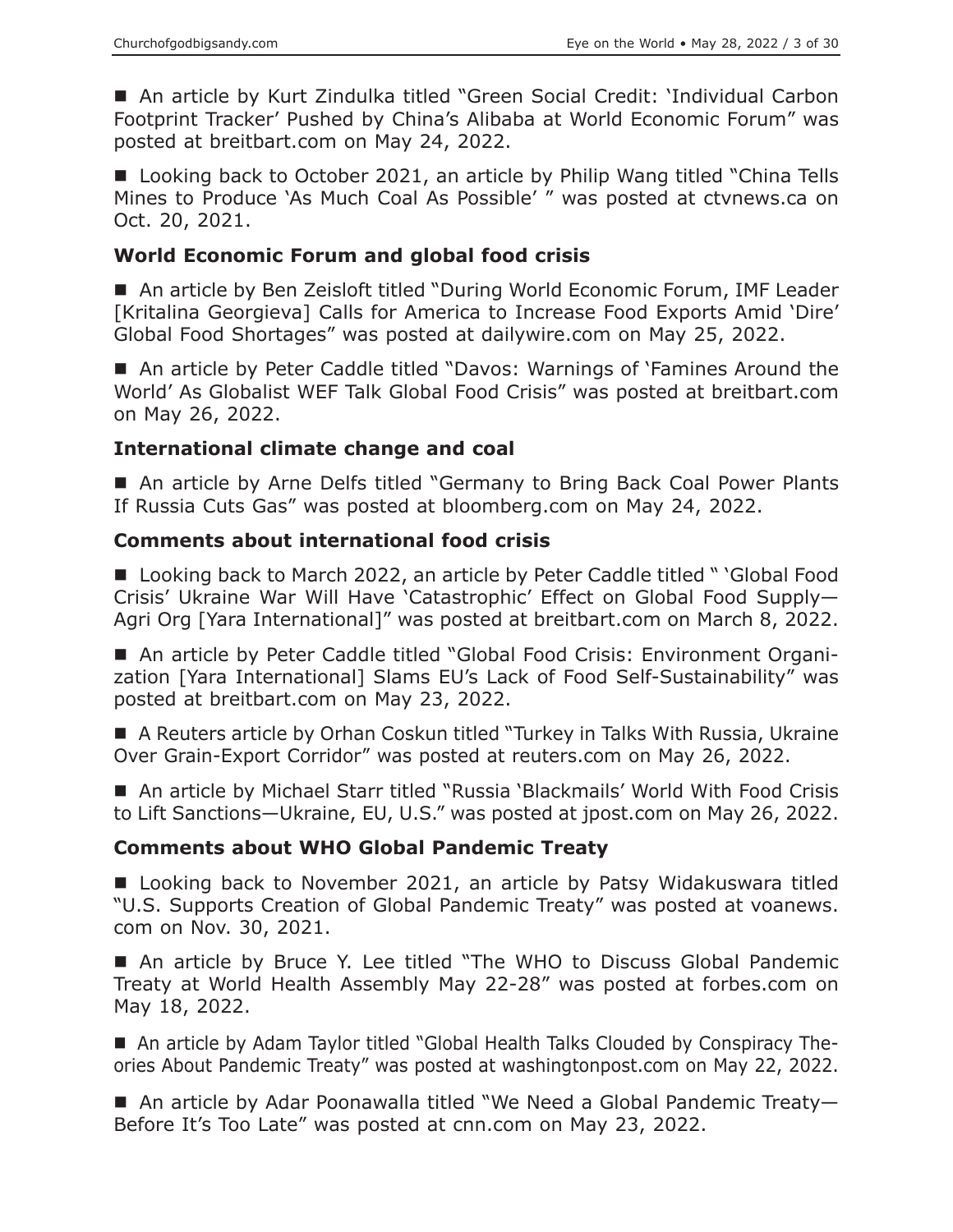■ An article by Timothy Fish Hodgson and Sara L.M. Davis titled "A Call for Greater Openness on the Pandemic Treaty" was posted at swissinfo.ch on May 26, 2022.

## **Comments about international monkeypox**

 An article titled "Multi-Country Monkeypox Outbreak in Non-Endemic Countries" was posted at who.int on May 21, 2022.

■ An article by Jamie Philipps titled "Belgium Becomes First Country to Introduce Compulsory Monkeypox Quarantine: Anyone Testing Positive Must Isolate for 21 Days as 14 Countries Now Confirm Outbreaks and Doctors Warn of 'Significant Rise' in UK Cases" was posted at dailymail.co.uk on May 22, 2022.

 An article by Geoff Earle titled "Joe Biden Warns 'Everybody Should Be Concerned About' Monkeypox and That Further Spread of the Rare Virus Would Be 'Consequential'—As Jake Sullivan Says Vaccine Already Being Stockpiled" was posted at dailymail.co.uk on May 22, 2022.

■ An article by Simon Kent titled " 'There Will Be More Cases'—W.H.O. Joins Chorus Warning About Monkeypox as Belgium Confirms Compulsory Lockdown" was posted at breitbart.com on May 22, 2022.

■ An article by John Hayward titled "China Brags Repressive Lockdowns Will Keep Monkeypox Out" was posted at breitbart.com on May 23, 2022.

■ An article by Dawn Kopecki titled "Monkeypox Outbreak Is Primarily Spreading Through Sex, WHO Officials Say" was posted at cnbc.com on May 23, 2022.

 An article by Staff titled "Dr. Robert Malone Slams Gavi for Amplifying Fear of Monkeypox Outbreak" was posted at miamistandard.news on May 26, 2022.

## **International covid news**

 An article by Gabrielle Reyes titled "Lockdown Mania: 5,000 Beijing Residents Sent to Quarantine Camps Based on 26 Coronavirus Cases in Their District" was posted at breitbart.com on May 23, 2022.

#### **Comments about Russia-Ukraine war**

■ An article by Sarah Cliffe titled "The West Is Fully Behind Ukraine; Developing Countries See a Double Standard" was posted at barrons.com on May 20, 2022.

■ An article by Tom Brown titled "Russia 'Has Lost as Many Men in Its Three-Month Ukrainian Invasion as It Did During Entire Nine-Year War in Afghanistan [15,000] Due to Poor Tactics and Leadership' " was posted at dailymail.co.uk on May 23, 2022.

■ An article by Rachael Bunyan titled " 'Never Have I Been So Ashamed of My Country': Russian Diplomat to the UN [Boris Bondarev] Quits Over Putin's 'Intolerable' Ukraine Invasion and Lashes Out at Kremlin 'Lies' in Scathing Letter" was posted at dailymail.co.uk on May 23, 2022.

■ An article by Greg Wilson titled "Putin Survived Recent Assassination Attempt, Says Intel Chief" was posted at dailywire.com on May 23, 2022.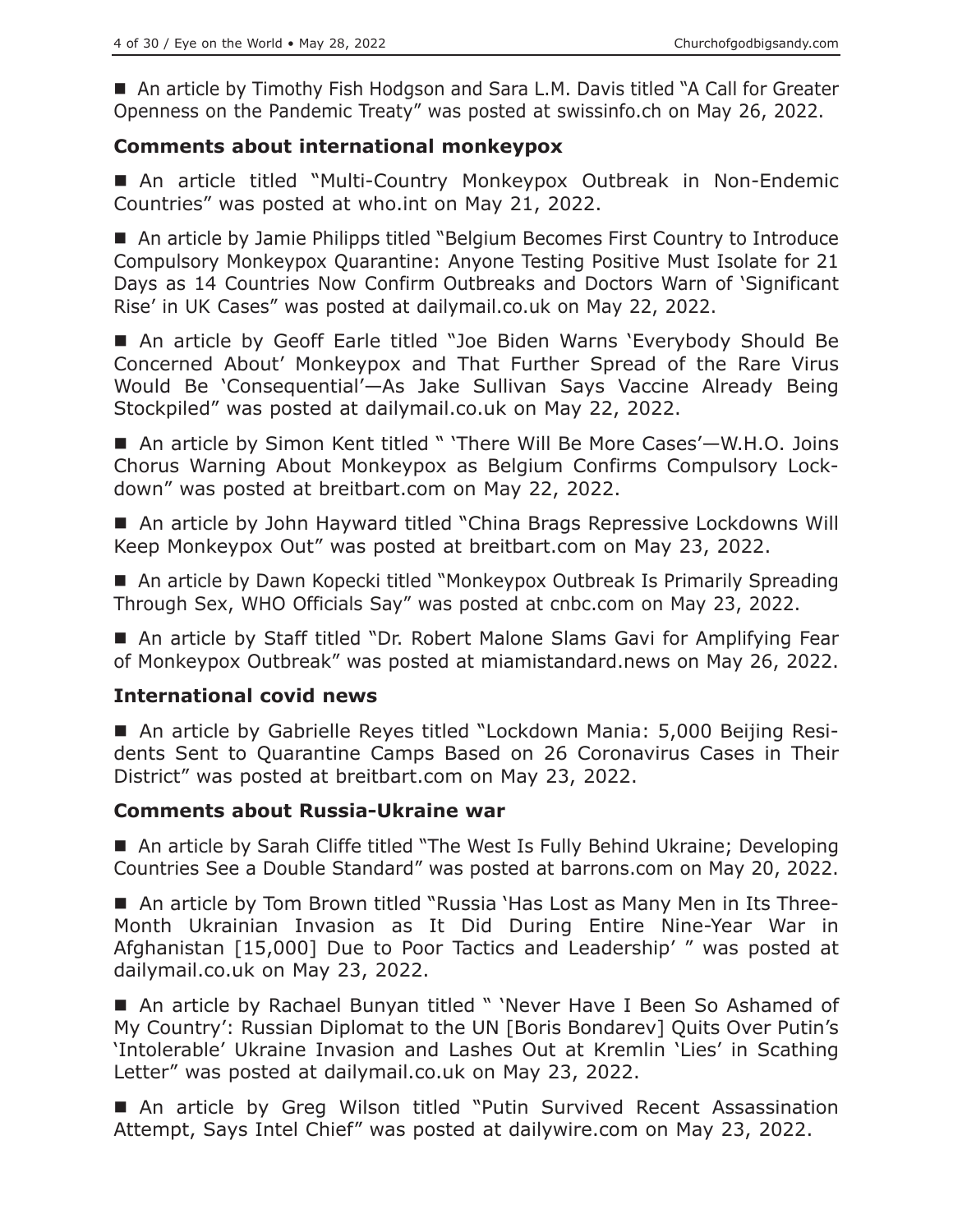■ An article by Jack Newman titled "Pro-Putin Journalist Accidently Reveals Position of Russian Mega Mortar in Propaganda Report—and Ukraine Blows It Up the Next Day" was posted at dailymail.co.uk on May 24, 2022.

■ An article by Chris Pleasance titled "Putin's Propagandists Warn Biden That Sending Long-Range Rocket Artillery to Ukraine Would Cross a 'Red Line' That Could Provoke a 'Very Harsh Response' From Russia" was posted at dailymail.co.uk on May 27, 2022.

■ An article by Will Stewart and Tom Brown titled "Russia Turns on Putin: Politicians Demand 'Immediate Withdrawal' From Ukraine as 100 Servicemen Are Fired for Refusing to Take Part in the Invasion" was posted at dailymail.co.uk on May 27, 2022.

## **Comments about immigrants from Ukraine**

 An article by John Binder titled "GOP Rubber Stamps Joe Biden's \$900 Million for More Immigration From Ukraine" was posted at breitbart.com on May 22, 2022.

#### **Will NATO expand?**

■ Following is an excerpt from a policy found at "Enlargement and Article 10" at nato.int on May 18:2022: "Since 1949, NATO's membership has increased from 12 to 30 countries through eight rounds of enlargement . . . NATO's 'open door policy' is based on Article 10 of it's founding treaty. Any decision to invite a country to join the Alliance is taken by the North Atlantic Council on the basis of consensus among all Allies."

■ An article by Radio Free Europe titled "Turkey Sets Conditions for Backing Swedish, Finnish NATO Membership" was posted at americanmilitarynews. com on May 24, 2022.

## **Biden's comments about China and Taiwan**

■ An article by Nikki Schwab and Geoff Earle titled "Biden Says U.S. Would Get Involved 'Militarily' If China Invaded Taiwan: White House Forced to Clean Up His Comments and Insist Policy Has Not Changed After Beijing Said There Is 'No Compromise' " was posted at dailymail.co.uk on May 22, 2022.

■ An article by Ryan Morgan titled "China Threatens U.S. After Biden Says He'll Defend Taiwan" was posted at americanmilitary.com on May 24, 2022.

■ An article by Staff titled "China Follows Biden Remarks by Announcing Taiwan Military Drills" was posted at bloomberg.com on May 25, 2022.

■ An article by Morgan Phillips titled "China Fires Back and Accuses Secretary of State Anthony Blinken of 'Smearing' Country After He Cleaned Up Biden's Taiwan Comments and Accused Beijing of Being 'Aggressive' Abroad" was posted at dailymail.co.uk on May 27, 2022.

## **Comments about China**

 Pictures and an article by Inderdeep Bains titled "China's Brutal 'Re-Education' Camps Exposed: Manacles, Hoods, Sadistic Guards Wielding Baseball Bats—Will These Leaked Pictures Revealing Barbaric Treatment of Uighur Muslims Finally Hold Beijing to Account?" were posted at dailymail.co.uk on May 24, 2022.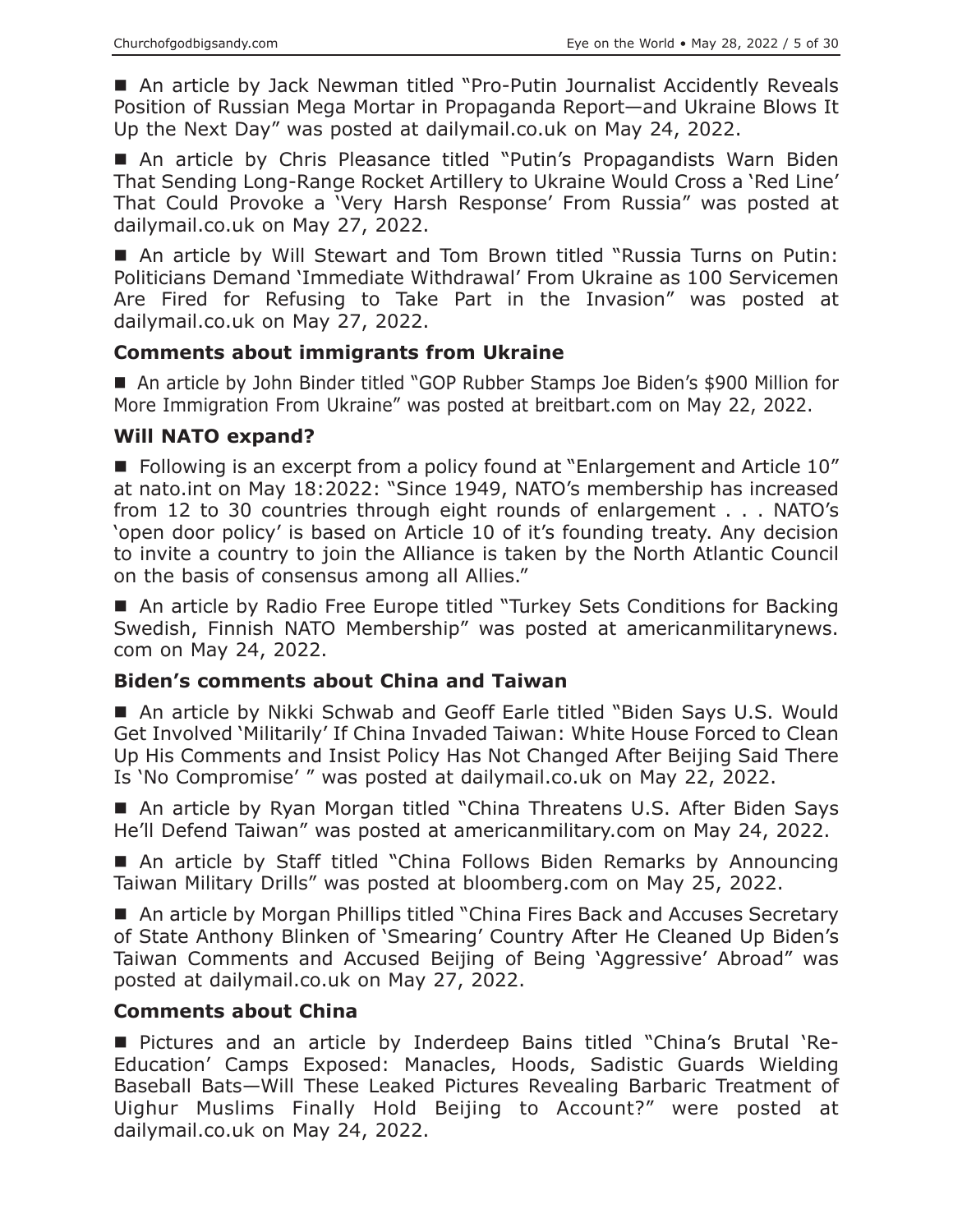■ An article by Stephanie Yang titled "Fears of a Chinese Invasion Have Taiwanese Civilians Taking Up Target Practice" was posted at aol.com on May 26, 2022.

## **Comments about Russia and China**

■ An article by Dzirhan Mahadzir titled "Chinese, Russian Navies Remain Active Near Japan; Carrier USS Ronald Reagan Begins Spring Patrol" was posted at usni.org on May 20, 2022.

■ A reuters article by Michael Martina titled "U.S. Says China and Russia Bomber Drill Shows Depth of Their Alignment" was posted at reuters.com on May 24, 2022.

■ An article by Patrick Goodenough titled "Japan Accuses Russia and China of Provocation, Following Their Joint Strategic Bomber Exercise" was posted at cnsnews.com on May 26, 2022.

#### **International miscellaneous news**

 An article by Tom Heaton titled "[Adelaide, Australia] High School's Decision to Remove Toilet Doors to Create 'Non-Gendered' Facilities Causes Outrage Among Parents" was posted at dailymail.co.uk on May 20, 2022.

 An article by Zach Jewell titled "Australia Votes for Leftism; Center-Right Party Loses Control After 9 Years in Power" was posted at dailywire.com on May 21, 2022.

■ An article by Rav Arora titled "Once a Liberal Democracy, Canada Is Now an Authoritarian State" was posted at nypost.com on May 21, 2022.

 An article titled "Pakistan Police Arrest 6 Men Over 'Honor Killing' of Sisters" was posted at apnews.com on May 22, 2022.

■ A Reuters article by Ece Toksabay titled "Erdogan Says Turkey to Launch Military Operations on Its Southern Borders" was posted at reuters.com on May 23, 2022.

■ An article by Jennifer Smith titled "Now That's What You Call a Subway! London Puts New York to Shame as It Unveils Gleaming New \$25 Billion Elizabeth Tube Line in Stark Contrast to Big Apple's Crime and Homeless-Ridden Network of Filthy Trains and Stations" was posted at dailymail.co.uk on May 24, 2022.

★★★★★

An article by Allen West titled "Everyone and Everything Is Racist . . . If You Disagree With the Left" was posted at townhall.com on May 23, 2022. Following is the article.

During the 2020 election cycle, Joe Biden made the abhorrent claim that being black was contingent upon voting for him. He infamously asserted, "if you have a problem figuring out whether you're for me or Trump, then you ain't black." Doggone, what shall I list as my ethnicity on my ATF Form 4473 the next time I go to purchase a firearm, as a law-abiding citizen?

The new line of attack for the progressive socialist left in America is to denigrate anyone and everything as racist. It is what we are witnessing as cultural Marxism manifests in absurdities such as critical race theory and equity programs.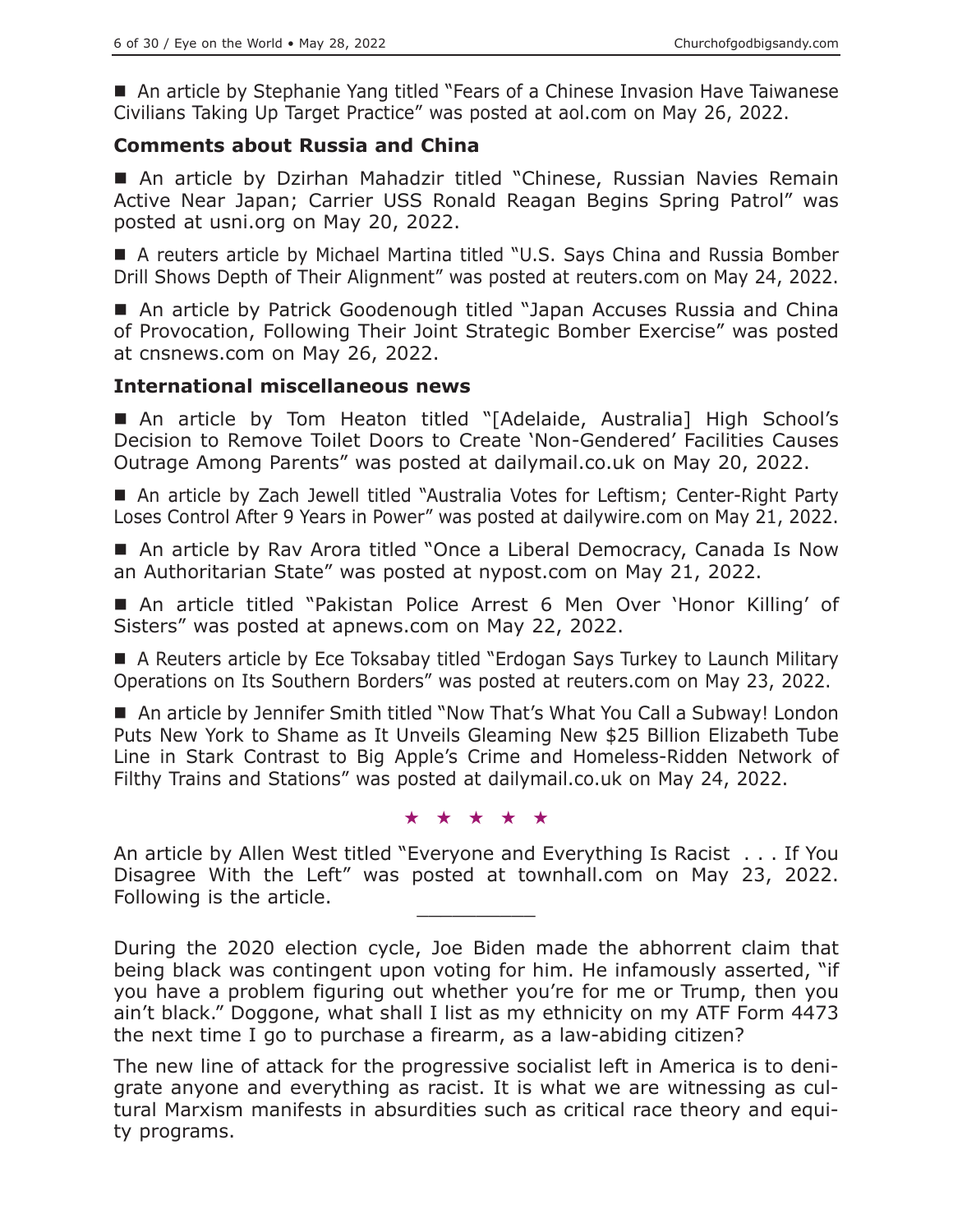To the left, it is simple, divide America into two categories, oppressors and oppressed.

And yes, this is real, as I witnessed when I spoke at the University of Buffalo and watched radical, militant black students refer to whites at the event as "oppressors." And you may recall that they called California candidate for governor, Larry Elder, "the black face of white supremacy."

Remember the kerfuffle over the Georgia election law; how they deemed it Jim Crow 2.0?

Woke corporations such as Coca-Cola, Delta Airlines, and Major League Baseball joined in on the false refrain of voter suppression. Major League Baseball even punished Atlanta by moving the All-Star game, which was supposed to be a tribute to Hank Aaron, from the city with a majority black population to Denver.

The organization of which I am executive director filed a hard-hitting amicus brief in a lawsuit against Major League Baseball, led by our founding chairman former Attorney General Edwin Meese III who stated in the brief: "It is especially unfortunate that opposition to Georgia's SB 202 is being driven by Major League Baseball (Defendants), given that they are a for-profit business that has nothing to do with elections. Defendants are part of the sports entertainment industry, whose foremost concern should be the financial success of their business. Wading into this political and legal controversy–and taking the incorrect side of the legal dispute–does not advance that corporate mission. Not only does Defendants' involvement here hurt their business, it also potentially violates their legal obligations to their stakeholders by dividing the business's customer base. Moreover, it hurts the very community Defendants claim to be supporting: the majority-black population and business community of Atlanta."

As it turns out, the claim that the legislation was an attempt at voter suppression was patently false. Georgia is witnessing a record turnout in the early voting for their primary election which occurs this Tuesday.

The other prevailing issue facing America is the pending SCOTUS decision on *Roe v. Wade.* And once again, the leftist angle is that there is underlying racism in not allowing the murder of unborn babies. Actually, this issue is deeply rooted in racism, advocated for and supported by the Democrat Party. Since the flawed *Roe* decision, we have seen over twenty million black babies murdered in the womb.

This is part of the deranged and genocidal goal of one true white supremacist and racist, Planned Parenthood founder, Margaret Sanger. Here is a woman who referred to black people as undesirables and human weeds, and her writings expressly promote forced sterilization and termination of babies to curtail the spread of disease. The preponderance of Planned Parenthood "clinics" are located in black communities, yet this is never addressed by the Marxist organization inappropriately named "black Lives Matter."

I humbly ask white America to stop falling for this massive guilt tripping. Perhaps more people should read Shelby Steele's book, "White Guilt" or Jason Riley's "Please Stop Helping Us." If white Americans continue to retreat when leftists falsely disparage them as racists, then leftists will continue castigat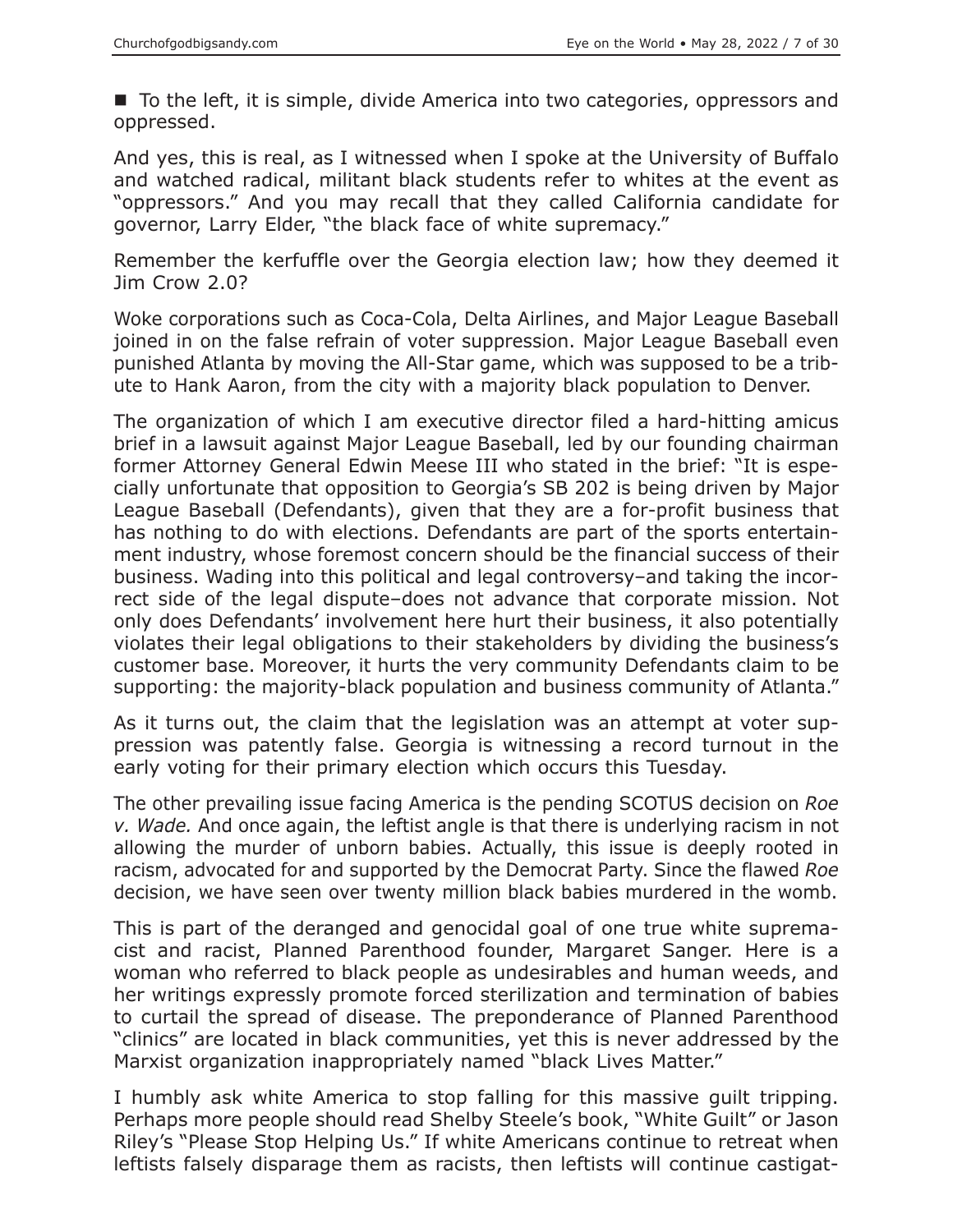ing anything and anyone as racist in America. The real purpose is to make those who disagree with leftism uncomfortable in disagreeing.

If you believe that welfare should be reformed (legislation signed by Bill Clinton) you're a racist. After all, paying people not to work is the embodiment of economic enslavement.

■ Remember, there are two ways to enslave individuals—work them for no pay or pay them for no work.

Both of these tactics have been employed by the political party of systemic racism, the Democrats, to the detriment and demise of the black community. And I have not even mentioned in depth the destruction of the traditional nuclear family in the black community . . . destruction supported by BLM.

America, we can no longer be held captive to these purveyors of systemic racism. We can no longer allow them to dictate the narrative in America based upon their thirst for power and control enabled by dividing our Nation. Let me reiterate, as I did at the University of Buffalo, America is not a racist Nation. The only people who have embraced this scourge and continue to speak of it is the party of the jackass.

Not wanting to be a jackass is not racist, it's smart.

Steadfast and Loyal.

★★★★★

An article by Dennis Prager titled "Joe Biden's Buffalo Speech Was the Speech of an Indecent Man" was posted at dennisprager.com on May 24, 2022. Following is the article.

 $\overline{\phantom{a}}$  , where  $\overline{\phantom{a}}$ 

If an American president has ever given as mendacious, anti-American and hate-filled a speech as President Joe Biden did in Buffalo, New York, last week, I am not familiar with it. Nor are you.

Biden used the terrible mass shooting of black people in a Buffalo grocery store to smear America, divide Americans and foment race-based hatred. A decent man would have given an entirely different speech.

A decent man would have gone to Buffalo and said something like this: "My fellow Americans, what happened here in Buffalo was pure evil. Let there be no equivocating about this moral fact. If evil exists, what happened here was evil. But, my fellow Americans, this young man and his race-based homicidal hatred represents an infinitesimally small number of Americans, white or otherwise. The overwhelming majority of Americans of every race, ethnicity, and religion get along with each other beautifully. We work alongside each other, date each other, socialize with one another and marry one another. We are the most successful experiment in creating a multiracial, multi-ethnic, multi-religious country in world history. The actions of a deranged teenager do not change this fact."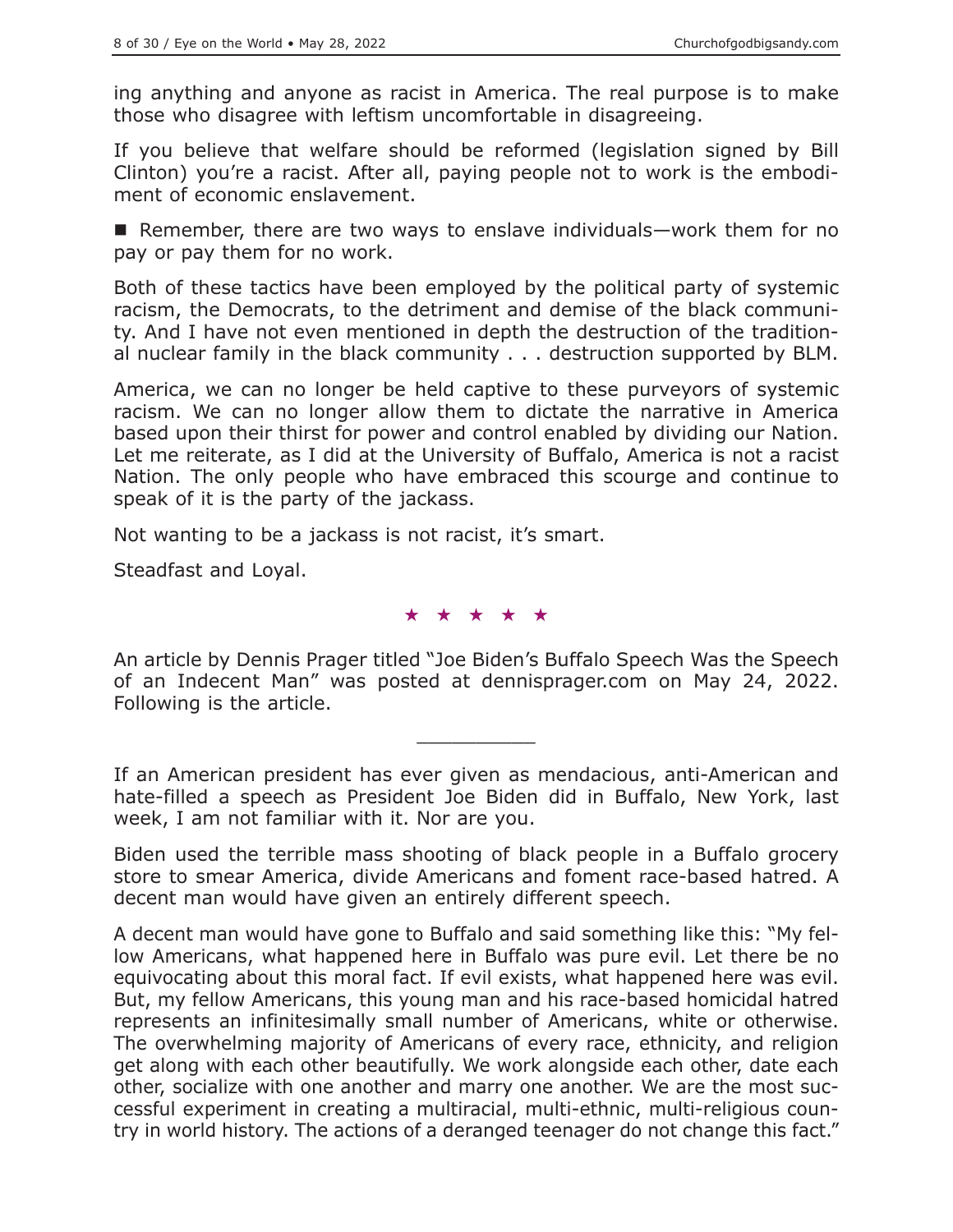Instead, the hater-in-chief went to Buffalo and said: "What happened here is simple and straightforward: terrorism. Terrorism. Domestic terrorism. Violence inflicted in the service of hate and the vicious thirst for power that defines one group of people being inherently inferior to any other group. A hate that, through the media and politics, the internet, has radicalized angry, alienated and lost individuals into falsely believing that they will be replaced. That's the word. Replaced by 'the other.' By people who don't look like them. Look, we've seen the mass shootings in Charleston, South Carolina; El Paso, Texas; in Pittsburgh. Last year, in Atlanta. This week, in Dallas, Texas, and now in Buffalo. In Buffalo, New York. White supremacy is a poison. It's a poison. It really is. Running through our body politic. And it's been allowed to fester and grow right in front of our eyes. No more. I mean, no more. We need to say as clearly and forcefully as we can that the ideology of white supremacy has no place in America. None . . . Look, the American experiment in democracy is in a danger like it hasn't been in my lifetime. It's in danger this hour. Hate and fear are being given too much oxygen by those who pretend to love America, but who don't understand America. . . . Now is the time for the people of all races, from every background, to speak up as a majority in America and reject white supremacy . . . We have to refuse to live in a country where black people going about a weekly grocery shopping can be gunned down by weapons of war deployed in a racist cause . . ."

As noted earlier, this was not only a hate-filled speech; it was a speech of the Big Lie. The Big Lie of white supremacy as a major threat to America generally and to black America specifically.

Let's examine each of the examples of white supremacist mass shootings he gave.

■ "Charleston, South Carolina"—Seven years ago, Dylann Roof killed nine black worshippers at the Emanuel African Methodist Episcopal Church.

 "El Paso, Texas"—In 2019, a 21-year-old white racist, Patrick Wood Crusius, killed 23 people and wounded 21 others at a Walmart store. The great majority of his victims were Hispanic.

■ "Pittsburgh"—In 2018, a white antisemite, Robert Gregory Bowers, murdered 11 Jews attending Sabbath services at the Tree of Life Synagogue in Pittsburgh. As was the case with the Buffalo shooter, Bowers was a deeply troubled man. His father, while on trial for rape, committed suicide when Bowers was 7 years old, and like all the examples Biden cited, he was a troubled loner. Neither he nor any of these other shooters worked in concert with any hate group or co-conspirators.

■ "Last year in Atlanta"—In 2021, 21-year-old Robert Aaron Long killed eight people at three massage parlors. The killings were motivated by his sex addiction and his religious conviction that those who tempted him should be killed. Race had nothing to do with it.

■ "This week in Dallas, Texas"—Last week in Dallas, Jeremy Smith shot and wounded three women of Asian descent. Jeremy Smith is a black man. Why Biden included this shooting as an example of white supremacy is a puzzle. Why no mainstream media I could find noted and condemned this lie is not puzzling.

So, then, our hate-fomenting president mentioned six examples of "white supremacist" shootings.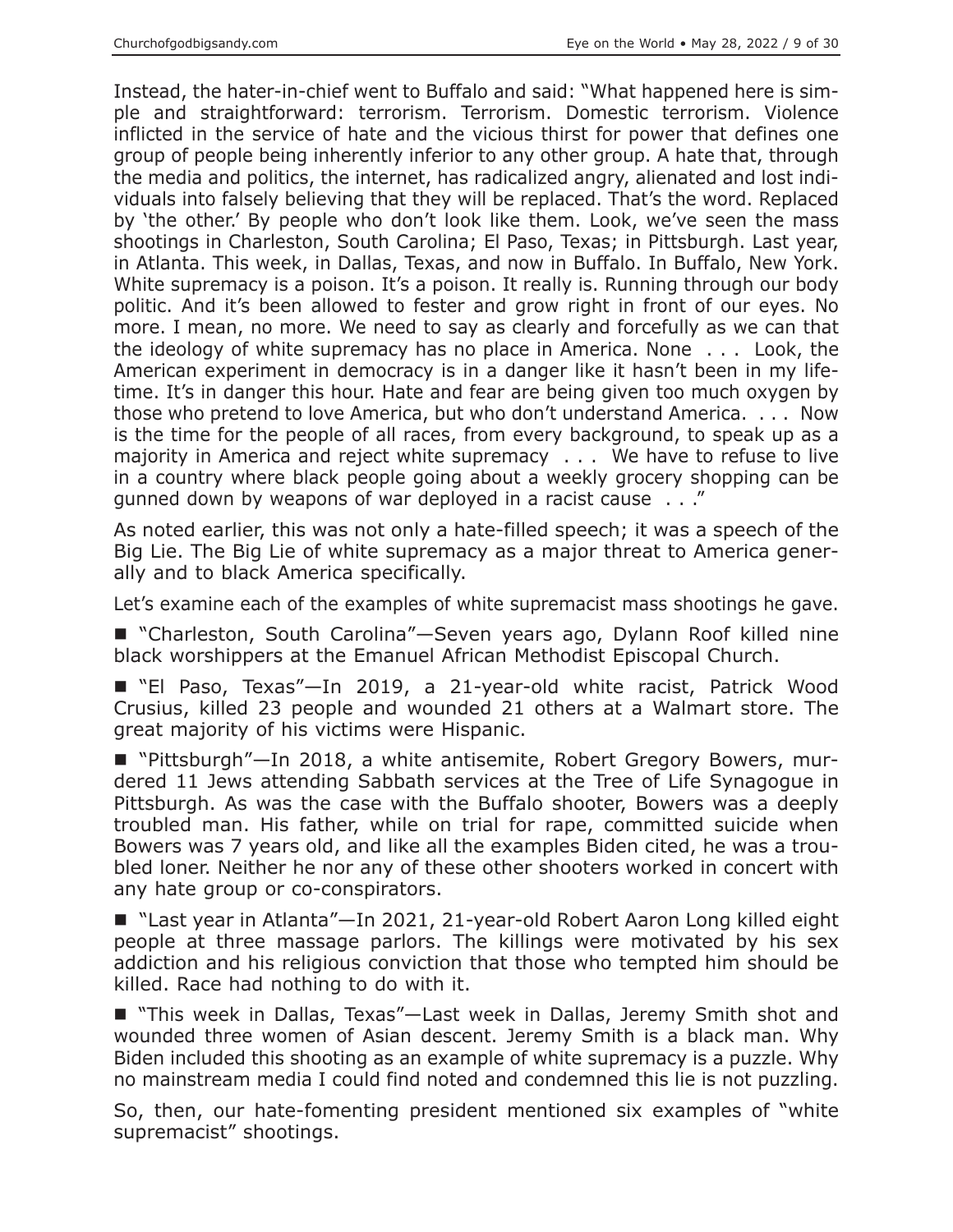- A total of two, one of them seven years ago, involved a white racist shooting black people.
- One involved a sex addict killing sex workers.
- One involved a black man shooting Asian people.
- One involved an antisemite targeting Jews.
- And one was a black man who shot Asian-Americans.

With these examples, Biden went to a grieving black community to lie to them in order to stir up anger in them about the alleged scourge of white supremacist violence in this country.

At least half of this country knows why Biden did this.

■ First, to focus Americans' attention on "white supremacy" rather than on the inflation, looming recession, food crisis and energy crisis he and his party have created with their policies.

■ Second, to keep black Americans voting Democrat by saying to them, in effect: "You need protection from your fellow hate-filled Americans; we Democrats are your protectors."

Meanwhile, 9,941 black Americans were killed in 2020. Nearly all were killed by other black people. But to Joe Biden, his party, and the mainstream, i.e., left-wing, media, those black lives don't matter. At all. Why not? Because they weren't killed by white supremacists, and they therefore don't serve the Democrats' deliberately divisive narrative.

#### ★★★★★

An article by (veteran black journalist) Jason Whitlock titled "Barack Obama, BLM and the Summer of George Floyd Contributed to 'Uvalde Massacre' " was posted at the blaze.com on May 26, 2022. Following is the article.

 $\overline{\phantom{a}}$  , where  $\overline{\phantom{a}}$ 

Yesterday, Barack Obama wrote and published the dumbest tweet in the history of Twitter. The former president stood George Floyd on the dead bodies of 19 slaughtered children.

President Obama wasn't done. He went on: "In the aftermath of his murder, a new generation of activists rose up to channel their anguish into organized action, launching a movement to raise awareness of systemic racism and the need for criminal justice and police reform."

He then told his 132 million Twitter followers how they could get involved with "reimagining policing."

George Floyd's death certainly reimagined policing. You can see the consequences of Saint George's reimagined police force in the reluctant and delib-

<sup>&</sup>quot;As we grieve the children of Uvalde today, we should take the time to recognize that two years have passed since the murder of George Floyd under the knee of a police officer. His killing stays with us all to this day, especially those who loved him."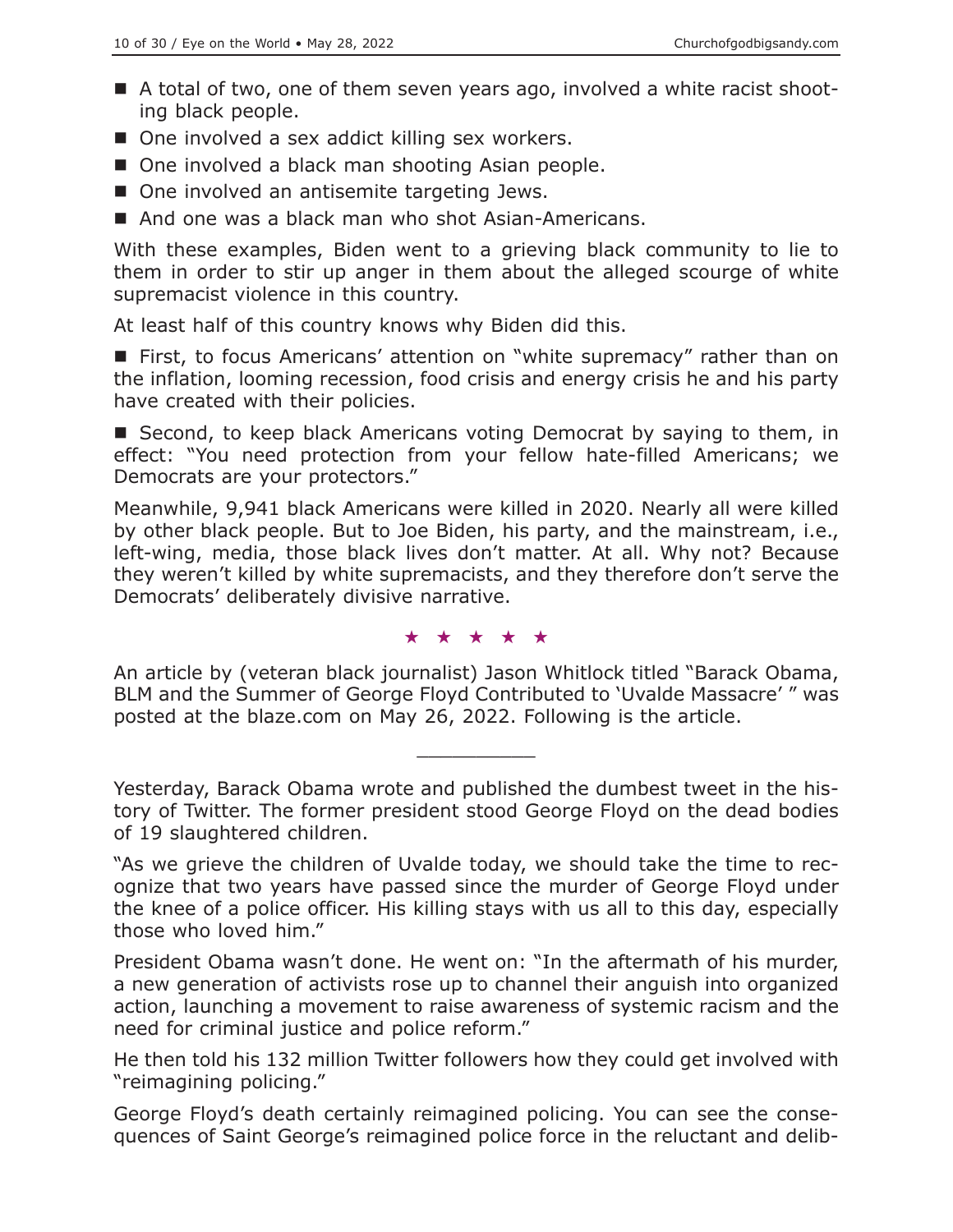erative reaction to 18-year-old psychopath Salvador Ramos entering an elementary school and opening fire on second-, third-, and fourth-graders. Ramos killed 19 kids and two adults because he had nearly an hour inside the school without facing resistance. While children were gunned down, police stood in the parking lot for close to 40 minutes debating what exactly to do. They rejected man's natural, masculine instinct to sacrifice their safety and lives in protection of women and children.

Man's instincts have been reimagined in the last two decades. We've been told by the left and feminists that our masculinity is toxic. Police have been told by the Democratic Party and radical political activists that George Floyd, Jacob Blake, Rayshard Brooks, Eric Garner, and Breonna Taylor's triggerpulling boyfriend are the real heroes and law enforcement is the villain.

We've incentivized police to stand down, stand back, and give criminals a safe space to work out their frustrations, smash and grab, shoplift, argue over routine traffic stops, and murder.

Obama's veneration of George Floyd is an outgrowth of a cultural rot sweeping America. We've made heroes of men who contributed nothing to our society and demonized men whose jobs require them to risk everything.

Having lost a close relative to police misconduct, I can empathize with George Floyd and his family. I feel sorry for Floyd. Former Minneapolis police officer Derek Chauvin should have taken his knee off Floyd's back far sooner. Chauvin's misconduct likely contributed to Floyd's tragic death.

But the last nine minutes of George Floyd's life do not make him a hero. Heroes are not made lying face-down in the street, high on fentanyl, gasping for air. Heroes charge into burning buildings to save the lives of people they do not know. Heroes are killed after they pass legislation ending slavery and segregation. Heroes work two jobs to provide for their kids, suffer through marriage counseling to honor their sacred covenant, and coach little league teams.

Heroes have far more on their resume than "victim." Floyd's resume is littered with bad decisions, petty crimes, occasional violence, and pornography.

Barack Obama wants to romanticize George Floyd. It's not surprising given Obama's own resume. He's mixed race, half black, half white. He grew up in Hawaii raised by white people. He attended elite schools, including Harvard. Obama desires street cred, but he knows absolutely nothing about the streets other than what he gleaned from watching the hit HBO show "The Wire."

Obama naively thinks Floyd is the "Wire" character Bubbles, a well-intentioned, gold-hearted dope fiend. The truth is, based on his criminal record, Floyd is more like an older, just-released-from-prison version of Marquis "Bird" Hilton, the violent enforcer Omar Little framed for murder. I'm not arguing that Floyd got what he deserved. But no one on the streets cried when Omar lied about "Bird" in court.

"The game is out there. It's either play or get played"—Omar Little.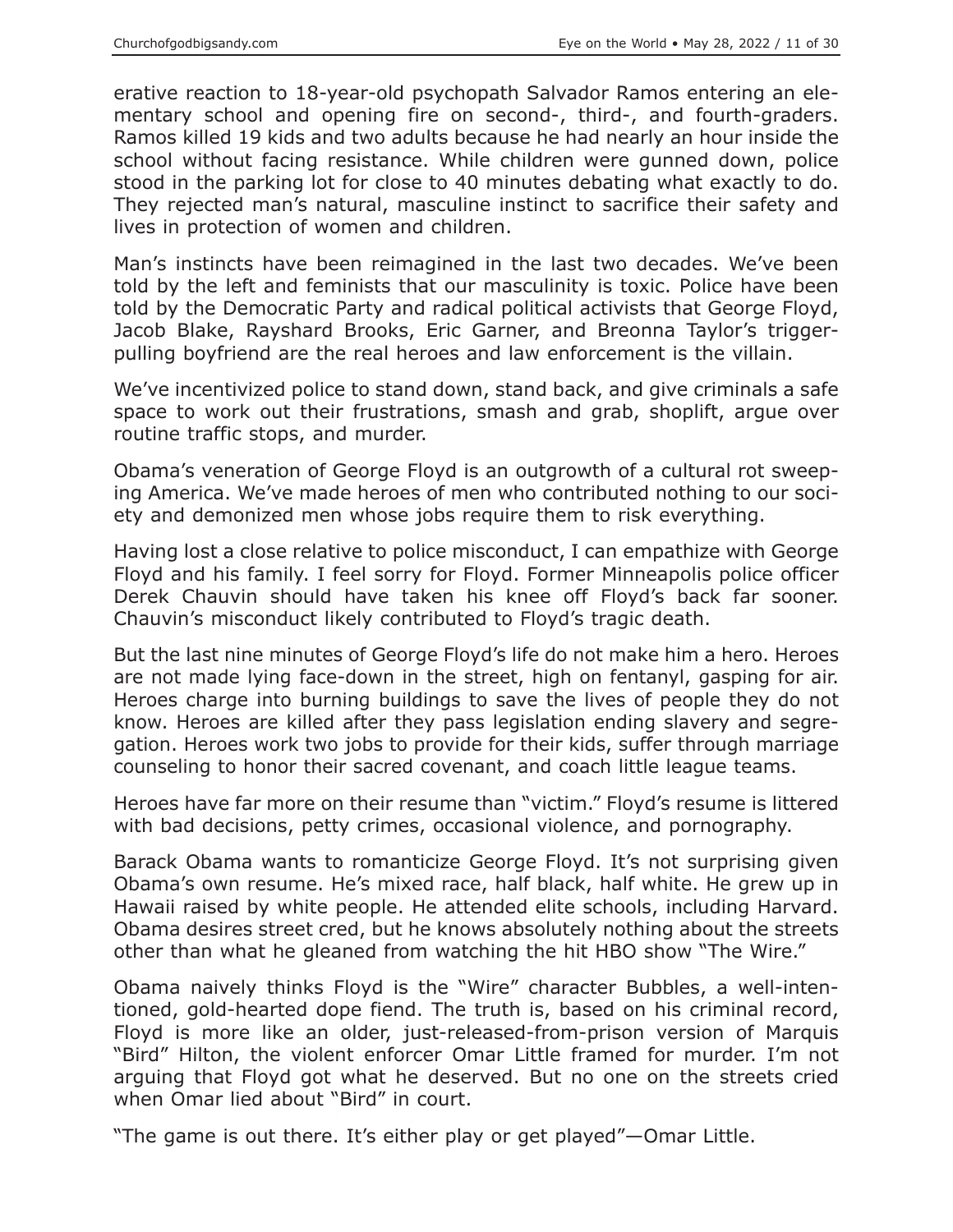You swallow enough drugs, commit enough crimes, resist arrest long enough, and the game is going to get you. That's what happened to George Floyd. Anyone with an ounce of street sense knows this.

Obama's sense is all political. It's not street.

He and his political teammates are promoting chaos within the United States to force this country to get on board with the globalist agenda and new world order. America must fall. There's no quicker path to destruction and chaos than the undermining of law and order.

The demonization of law enforcement and celebration of criminality are as intentional as the feminization of American men. Men are being baited to reject their natural masculine instinct.

Would the same number of firefighters run into the burning World Trade Center Towers in 2022 as did in 2001? I'd say the number would be cut in half. Two decades ago, men were rewarded and celebrated for acts of heroism, acts of masculinity, and patriotism. Back then, we still saved our highest praise for the men and women who at least tried to do the right thing.

Today, the promoters of immorality share and/or dominate our biggest stages of adulation. Snoop Dogg crip-walking during the Super Bowl halftime show was portrayed as a sign of progress. Cardi B got a one-on-one interview with presidential candidate Joe Biden. George Floyd is more revered than David Dorn or any cop.

Police officers do not earn huge salaries. We augmented their salaries with respect and reverence. Now that Obama, Black Lives Matter, Antifa, and corporate media have eliminated respect and reverence from a cop's paycheck, we should not be surprised that law enforcement personnel are more reluctant to risk their lives.

What happened in Uvalde, Texas, is no different from what has been going on in America's major cities in the aftermath of George Floyd. Police officers are reluctant to engage with criminals, and violent crime has skyrocketed because of it.

As Barack Obama pretends to grieve for the children in Texas, he should make time to recognize that America's emotional and immature reaction to George Floyd contributed to the slaughter of 19 little kids.

#### ★★★★★

An article by Robert W. Malone (MD, MS) titled "Monkey Pox" was posted at rwmalonemd.substack.com on May 21, 2022. Following is the article.

 $\overline{\phantom{a}}$  , where  $\overline{\phantom{a}}$ 

I keep getting asked the same question again and again; is this outbreak of monkey pox a real threat, or is this another case of overstated and weaponized public health messaging?

 $\blacksquare$  I am going to save my answer to this question for the end of this article and instead focus on what monkey pox is, the nature and characteristics of the associated disease, what we know and don't know.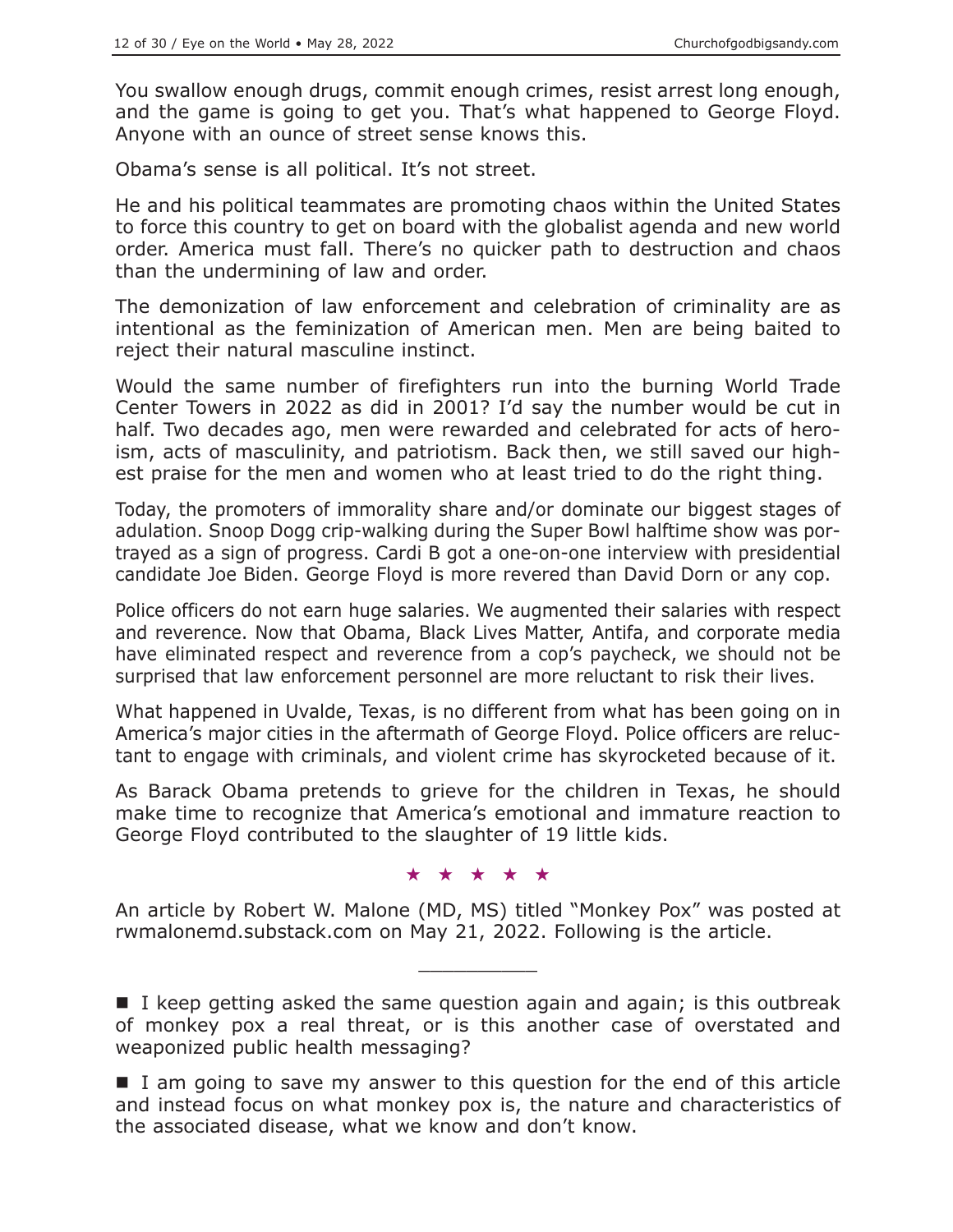The monkeypox virus, which originates in various regions of Africa, **is** related to SmallPox (Variola), which are both members of the genus *Orthopoxvirus*. However, it is important to understand that Variola (major or minor) is the species of virus which is responsible for the worst human disease caused by the *Orthopox* viruses. For example, Cowpox, Horsepox, and Camelpox are also members of this genus, none of which are a major health threat to humans, and one of which (Cowpox) has even been (historically) used as a Smallpox vaccine. My point is that just because Monkeypox is related to Smallpox, this does not in any way mean that it represents a similar public health threat. Anyone who implies otherwise is basically engaged in or otherwise supporting weaponized public healthrelated propaganda. In other words, spreading public health fearporn.

Monkeypox was first identified in 1958 in colonies of monkeys, and the first human case of the virus was identified in 1970 in the Democratic Republic of the Congo. Most likely this was just the first case identified, as people living in Africa have been in contact with monkeys and the other Monkeypox animal hosts for millennia. The "West African" Monkeypox clade (clade = variant) circulating outside of Africa at this time causes a milder disease compared to the closely related virus found found in other regions of Africa (Congo clade).

## **Symptoms of Monkeypox**

The symptoms of Monkeypox are somewhat similar to, but much milder than smallpox disease. The general clinical presentation of the disease caused by the West African monkey pox clade virus involves Influenza-like symptoms—fever, body aches, chills—together with swollen lymph nodes. A rash on the palm of the hand is often observed. In the latter stage of the disease, which may last for up to a month or more in some cases, may involve small lesions which develop a crust, and which can result in a small depigmented scar. There is no evidence of asymptomatic transmission. In other words, current medical knowledge indicates that it is only spread by person to person contact between an uninfected individual and someone who already has symptoms of the disease. Therefore, disease spread can be readily controlled by classical public health interventions such as contact tracing, temporary quarantine of those who have had physical contact with someone who is infected, and longer term quarantine of those who develop symptoms. Essentially all of the current cases in the west which we are seeing in the news are among men who have sex with men, and appear to be due to close physical contact. Monkeypox is endemic in many parts of Africa, and is a "zoonotic" virus, meaning it can be transmitted from a variety of animals (not just monkeys) to humans. Initial animal to human transmission followed by limited human to human transmission is probably the cause of the sporadic cases typically observed in Africa. Chicken pox, which is highly transmissible, is not part of the genus *Orthopoxvirus*, despite that name "pox." Once again for emphasis, Cowpox and Camelpox are also in the genus *Orthopoxvirus,* and they are not particularly pathogenic when contracted by humans; just because Monkeypox is a "pox" virus in the genus *Orthopoxvirus, does not mean it is particularly deadly.*

## **Double-stranded DNA**

Monkeypox is a double stranded DNA virus, which means that due to the double stranded nature of DNA each of the two strands act as a "check" on the other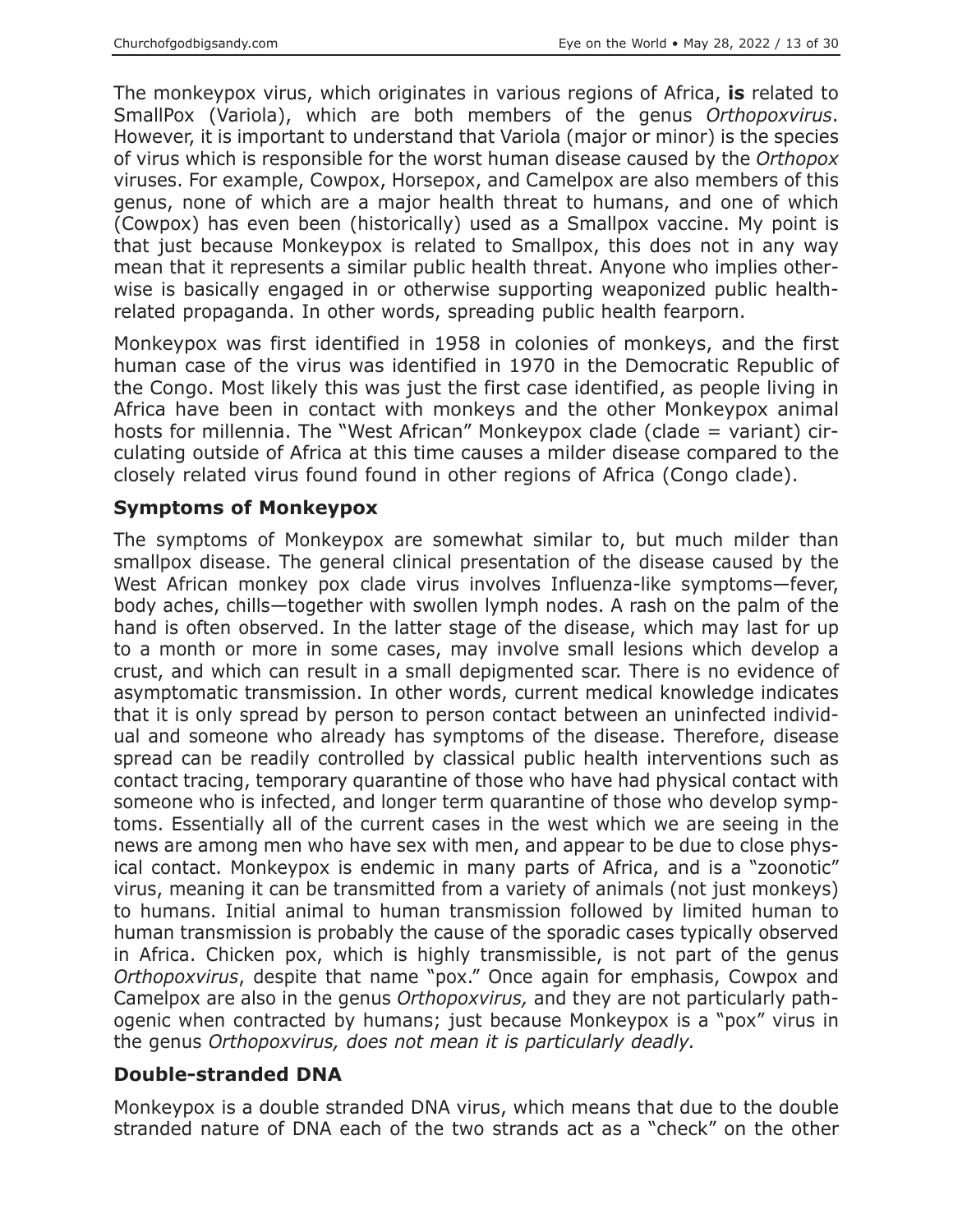during replication. As a consequence of this "error checking", this and other DNA viruses mutate much more slowly than RNA viruses do. Over time, DNA virus genomes are relatively stable. This means that, unlike SARS-CoV-2 (covid) or influenza, Monkeypox is unlikely to rapidly evolve to escape either naturally acquired or vaccine induced immunity. For the purposes of making a vaccine, this makes it a much easier target that say, a rapidly evolving RNA Coronavirus such as SARS-CoV-2, the virus which causes covid-19. Furthermore, from an immunological point of view, the various Orthopox viruses often are cross-protective. In other words, if you have been vaccinated with a smallpox vaccine, or previously infected by Cowpox, Camelpox, or Monkeypox, you are highly likely to be quite resistant to disease caused by the Monkeypox virus which is now being (quite rarely) reported in non-African countries.

# **Not very infectious in humans**

Current data indicate that Monkeypox is not very infectious in humans—it has a low Ro (perhaps below 1), which is the term used to describe how efficiency an infectious disease can spread from human to human. Again, this is super good news for containment. An Ro of <1 generally means that (even in the absence of social distancing of other containment measures), for every person already infected, on average less than one other person will become infected. For comparison purposes, the Omicron variants of SARS-CoV-2 have an Ro in the range of 7 to 10. A virus with an Ro of less than one can be easily contained with the standard public health methods discussed above. A virus with an Ro of 7-10 essentially cannot be contained and will rapidly spread throughout the world, as we have seen with the Omicron variants. In the case of a virus with an Ro around 1 or less, traditional infectious disease containment methods such as contact tracing, identification and isolation of infected individuals can be all that is needed to control the virus.

## **Human to human**

Now the fact that Monkeypox is being spread from human to human (rather than only arising from contact between a person and an infected animal) is not such good news, but since this transmission appears to be from very close contact, this means that it can be easily contained without resorting to a general population vaccination campaign. In this type of setting, if there is a significant outbreak, vaccination is often restricted to just the health care and/or first responder personnel most likely to be in contact with an infected person. Using a vaccine to help that containment via either "ring" vaccination or wide-spread vaccination strategies is generally unnecessary, and may even be counterproductive, depending on the safety of the vaccine—keeping in mind that no drug or vaccine is perfectly safe.

Let me take a moment to tell a personal story to illustrate this point.

After the 9-11 events including the anthrax letters, I took a job involving clinical development of a wide range of biodefense vaccines under a US Department of Defense (DoD) contract (issued to Dynport Vaccine Company). One of the vaccine indications we worked on was for prevention of Smallpox. The Vice President of the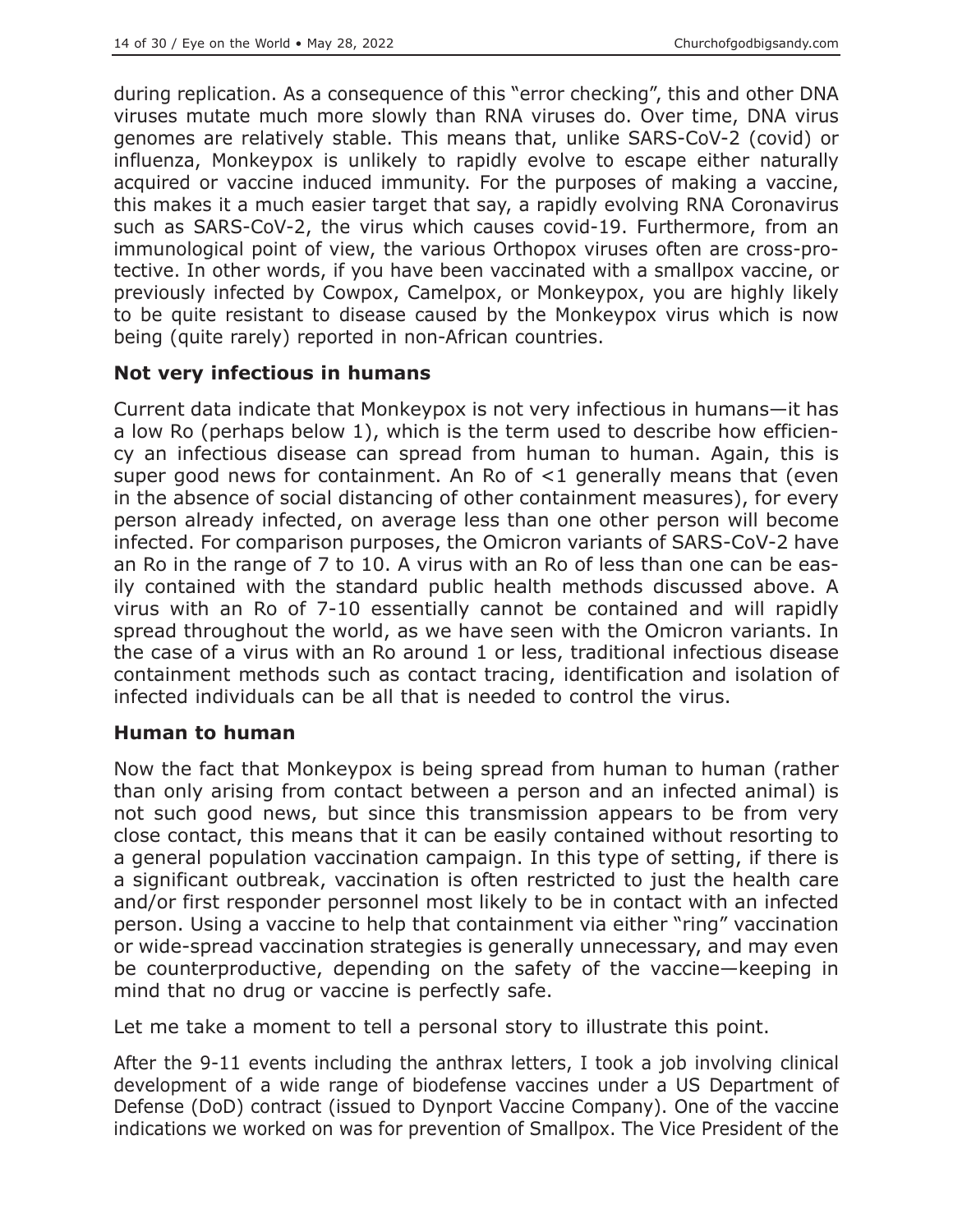United States at the time, Mr. Dick Cheney, was advocating for widespread vaccination against smallpox because it was thought that there was something like a 1% chance of a bioterror attack involving reintroduction of smallpox into the United States. The existing live attenuated smallpox vaccine began to be deployed throughout the United States to healthcare workers and first responders. Then multiple reports of vaccine-caused damage began to circulate. I was tasked with looking into historic DoD smallpox vaccine campaign records concerning these types of "adverse events". Adverse events after administration of this live attenuated vaccine were well known, and generally fell into two categories. In some cases, a small subset of young warfighters and recruits had some previously undetected immunologic defect which resulted in them developing an ongoing infection by the live attenuated vaccine virus that was being used at the time. The other group developed more subtle symptoms including what now appears to have been vaccination-associated myo—and pericarditis—typically ascribed to an autoimmune process. These problems were known risks back when smallpox vaccination was common (and smallpox had not been eradicated) and therefore no surprise when the same vaccine was redeployed in the present. But smallpox had been eradicated, and Mr. Cheney's worst case scenario never happened. Those who were vaccinated and damaged to protect against a non-existent threat provide a great example illustrating a completely upside down risk benefit ratio. All risk, no benefit. And, appropriately, the smallpox vaccination campaign was halted.

# **Key takeaway**

E Key takeaway: this is not influenza or covid—this virus mutates slowly, it is not highly infectious, naturally acquired immunity is potent and long lasting, and Orthopox vaccines are usually cross protective. The risk of immunologic escape is very, very low. And the spread of this virus can be readily stopped by simple, inexpensive classical public health measures. If it were otherwise, we would already have experienced a pandemic of Monkeypox decades ago.

Monkeypox disease severity can vary with different clades (found in different regions in Africa, which also suggest the virus has been around for a very long time). Luckily, this particular clade is less severe and appears to be endemic in Africa. Unfortunately, it has rarely been studied and so relatively little is known about the virus and associated human disease, largely because the infectious threat to the general population is so low.

## **STAT news report**

STAT news' journalist Helen Branswell has recently interviewed CDC experts, and published an excellent summary of the clinical presentation: "With one to three days of the onset of fever, a distinctive rash appears, often starting on the face. Many conditions can cause rashes but the Monkeypox rash has some unusual features, notably the fact that vesicles can form on the palms of the hands. In countries where it is endemic, the virus is believed to mainly spread to people from infected animals when people kill or prepare bushmeat for consumption. Once the virus jumps to people, human-to-human transmission can occur via respiratory droplets—virus-laced saliva that can infect the mucosal membranes of the eyes, nose, and throat—or by contact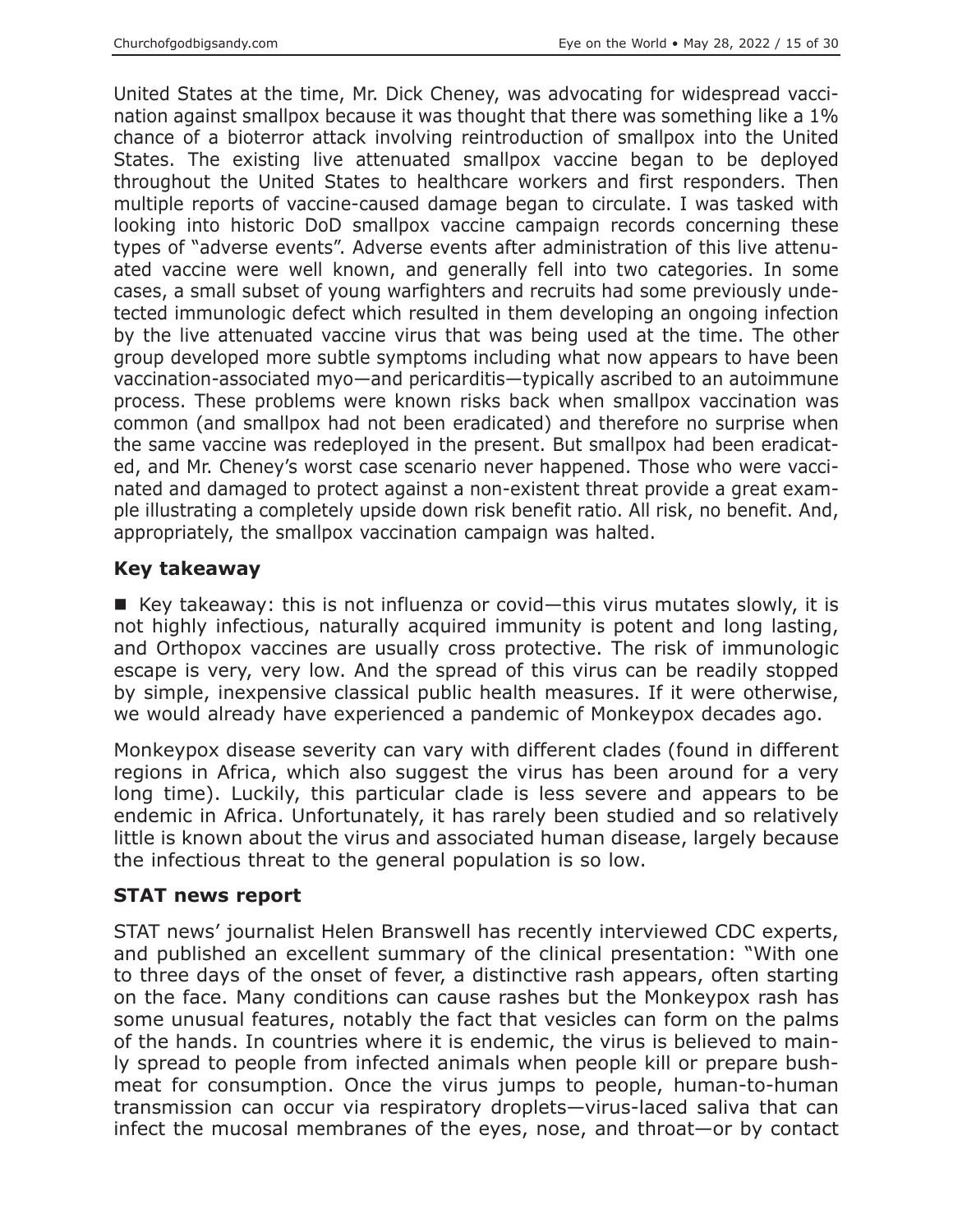with Monkeypox lesions or bodily fluids, with the virus entering through small cuts in the skin. It can also be transmitted by contact with clothing or linens contaminated with material from Monkeypox lesions."

#### **Prior outbreak in 2003**

There was a prior outbreak of Monkeypox in the United States during 2003. That particular outbreak, the first reported outside of Africa, was traced back to the importation of small mammals from Ghana. As shown by this outbreak, multiple animals can contract the disease—during that outbreak, giant pouched rats and squirrels tested positive for the virus and eventually spread it to prairie dogs being sold as pets in multiple Midwestern states (per the CDC). Forty-seven people caught the disease from the prairie dogs. This is important and relevant history, because the current outbreak appears to be occurring from human to human transmission, with no single individual traced as as case zero. There have been a few other outbreaks outside of Africa over the years from travelers coming from Nigeria. It is currently thought that the Monkeypox virus is much more common in Nigeria than has previously been reported.

#### **Vaccine in 2019**

There is a vaccine that was licensed in the U.S. in 2019 for people 18 years of age and older to protect against smallpox and Monkeypox; Bavarian Nordic's Jynneos. A second vaccine, ACAM2000 made by Emergent Product Development, protects against smallpox and is also thought to offer some protection against Monkeypox. Both vaccines are licensed only for people considered at high risk of contracting the disease because they are not entirely safe. In the 2003 Monkeypox outbreak in the U.S., smallpox vaccine was deployed to persons considered at high risk.

The U.S. already holds supplies of the vaccines in the Strategic National Stockpile, a hedge against public health emergencies. "To combat a smallpox emergency, the SNS holds enough smallpox vaccine to vaccinate the entire U.S. population. In addition, the SNS has antiviral drugs that can be deployed to treat smallpox infections, if needed," a spokesperson for the Department of Health and Human Services said via email. In my opinion, the 119 Million dollar smallpox vaccine purchase which was just authorized by the US HHS and Biden administration represents an unnecessary and unwarranted expense, unless there are data showing that the current strain is significantly different from the historic predecessor strains within this clade.

## **STAT news reports**

The WHO's Van Kerkhove noted that some of these products have been licensed using what is known as the animal rule, where animal efficacy data are used as a surrogate because the lack of circulating smallpox means the vaccines or drugs can't be tested for efficacy in people. As a result, any such product could only be used in the context of a clinical trial, she said.

"There are options. We just have to make sure that they're used appropriately. One of the things related to vaccines is we want to make sure if the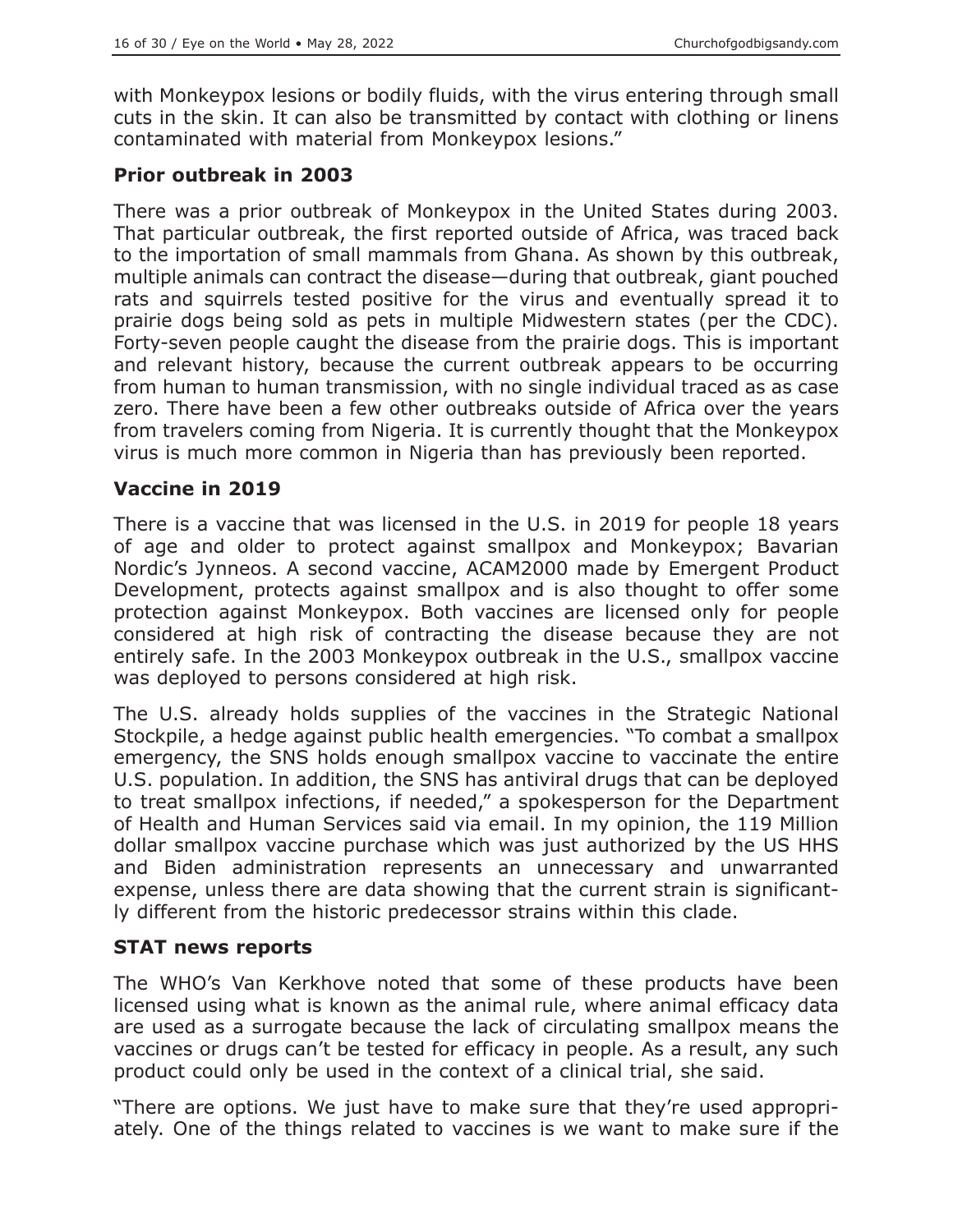vaccines are needed and used, they're used among populations that need them the most. There's not ample supply of anything right now," she said.

Still, she expressed confidence the outbreak can be controlled.

"What we need to do right now is focus on stopping the spread. And we can do that. We can do that with the appropriate messaging, with the appropriate testing . . . with supportive isolation and clinical care as necessary, with protecting health workers," Van Kerkhove said.

#### **GAVI threat assessment**

The Bill Gates funded organization GAVI has provided their assessment of the medical threat posed by Monkeypox. Many readers of this substack will not be surprised by my assessment that this GAVI threat assessment is highly biased towards overstatement. For example, the article seeks to create parallels between Monkeypox and Ebola: "Similar to viruses like Ebola, transmission only happens in close proximity by contact with lesions, body fluids, respiratory droplets or contaminated materials such as bedding or clothes."

■ The article also states the following pants-on-fire disinformation: "Although symptoms often ease within a month, one in ten cases can be fatal. Children are particularly susceptible."

#### **Factcheck determination**

This assertion represents a very biased interpretation of a data report from the World Health Organization: "In 2020, the World Health Organization (WHO) reported 4,594 suspected cases of Monkeypox, including 171 deaths (case fatality ratio 3.7%). They are described as suspected because confirmation requires PCR testing, which is not easily available in endemic areas."

Those readers who have become sensitized to this type of information manipulation and weaponization will immediately notice two key things about this comment.

■ First, the reported mortality of 3.7% (**NOT 10%**) of cases is from suspected, not confirmed cases.

Secondly, this type of sampling is highly biased towards more severe disease countries rarely will detect and do not report cases of mild disease to the WHO.

#### **Is moneypox a real threat?**

So, is the biothreat real?

Is is imminent?

Does it justify the global media hype?

As I was waiting in an airport lounge to travel from USA to the UK two days ago, I saw a newsreel from CNN which was breathlessly reporting on this "threat" while displaying historic images of patients suffering from Smallpox disease. This provides a classical example of public health fearporn, in my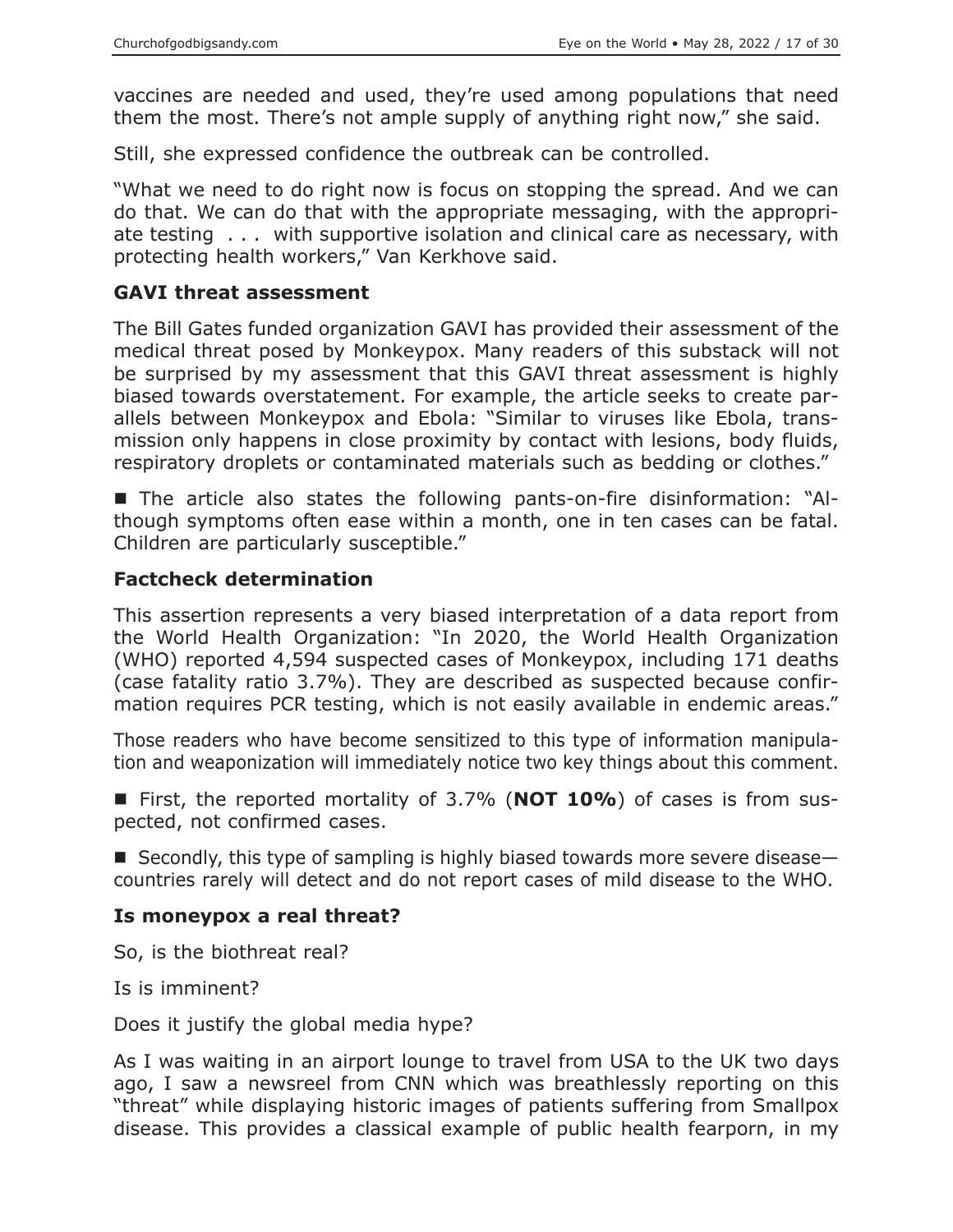opinion, and CNN should be reprimanded for broadcasting irresponsible propaganda—misinformation and disinformation—under the guise of journalism.

# **Quick summary**

Here are some of my opinions, based on currently available information.

■ Monkeypox is a virus and disease which is endemic in Africa, emerges sporadically after transmission into humans from animal hosts, and is typically spread by close human contact.

- If is readily controlled by classical public health measures.
- If does not have a high mortality rate.

■ Unless there has been some genetic alteration, either through evolution or intentional genetic manipulation, it is not a significant biothreat, and has never been considered a high threat pathogen in the past.

■ So, stop the fear mongering, misinformation and disinformation.

★★★★★

"Eye on the World" comment: The following headlines are about articles that involve the United States. The articles were not posted, but the headlines give the essence of the story.

 $\overline{\phantom{a}}$  , where  $\overline{\phantom{a}}$ 

## **School shootings in United States**

■ An article by Staff titled "The U.S. Has Now Had 199 Mass Shootings-in the First 145 Days of 2022" was posted at indy100.com on May 24, 2022.

■ An article by John R. Lott Jr. titled "Data Shows White Supremacists Are Not the Most Likely Mass Murderers" was posted at thefederalist.com on May 23, 2022.

## **School shooting in Texas**

■ An article by Douglas Belkin, Rob Copeland and Elizabeth Findell titled "Uvalde Shooter Fired Outside School for 12 Minutes Before Entering" was posted at wsj.com on May 26, 2022.

 An article by Jake Bleiberg, Jim Vertuno and Elliot Spagat titled "Police: Texas Gunman Was Inside the [Uvalde] School for Over an Hour" was posted at apnews.com on May 26, 2022.

■ An article by Harriet Alexander titled "Hero CBP Cop [Jacob Albarado] Rushed to Texas Massacre School Mid-Haircut With Borrowed Shotgun to Rescue 20 Kids (Including His Daughter, 8) After Wife Who Teaches There Texted Him Saying: 'There's an Active Shooter. Help' " was posted at dailymail.co.uk on May 26, 2022.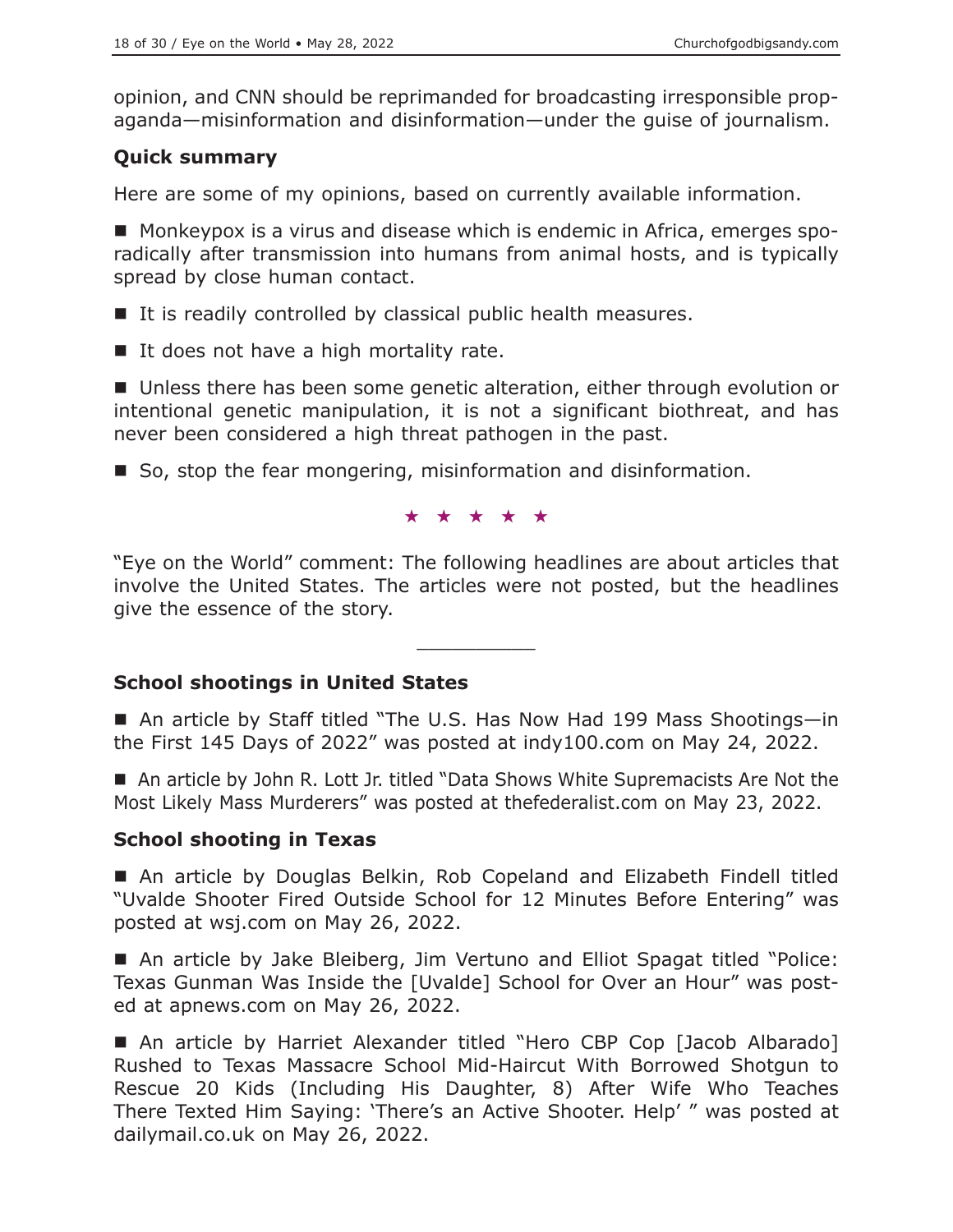■ An article by Tim Pearce titled "Uvalde Is the Second-Deadliest School Shooting on Record" was posted at dailywire.com on May 27, 2022.

#### **Mental illness epidemic and school shootings**

■ An article by Staff titled "Mental Illness Epidemic Has Kids Killing Kids; Uvalde School Shooting Is Only the Latest" was posted at star-telegram.com on May 24, 2022.

■ An article by Matthew Loh titled "Records Show 70% of School Shootings Since 1999 Have Been Carried Out by People Under 18: Report" was posted at businessinsider.com on May 25, 2022.

■ Looking back to October 2019, an article by Paul Donoughue titled "Can Violent Rap Lyrics Be Evidence of Criminality or Does the Law Misunderstand Music's Biggest Genre?" was posted at abc.net.au on Oct. 5, 2019.

■ An article by Ariana Baio titled "Fox News Asks If Video Games Are to Blame for Gun Violence, Rather Than Guns" was posted at indy100.com on May 16, 2022.

## **Politicians and media use Texas shooting for political gain**

 An article by Colby Itkowitz, Marianna Sotomayor and Mike DeBonis titled "After Uvalde, Angry Democrats Assail GOP Over Resistance to Gun Laws" was posted at washingtonpost.com on May 24, 2022.

■ An article by Melanie Arter titled "Democrat [Robert Francis] Beto O'Rourke Interrupts Gov. Abbott's Press Conference on School Shooting to Make a Political Statement" was posted at cnsnews.com on May 25, 2022.

■ An article by Elizabeth Elkind titled "Democratic Senator Joe Manchin Says He Still Won't Back Removing the Filibuster to Pass Gun Reform After Texas Gunman Shot 19 Children Dead" was posted at dailymail.co.uk on May 25, 2022.

■ An article by James Anthony titled "Chuck Schumer Blocks School Safety Bill—Says 'Gun Legislation' Is the Answer" was posted at thepostmillennial. com on May 26, 2022.

■ An article by Rob Crilly and Janon Fisher titled "Gov. Greg Abbott Will Not Appear in Person at NRA Conference After Singers Don McLean and Lee Greenwood Drop Out and Houston Braces for Protests Following Texas School Massacre" was posted at dailymail.co.uk on May 27, 2022.

## **Comments about pro-life**

■ A video and an article by Hannah Bleau titled "Watch: Pro-Abortion Activist Screams at Pro-Lifer: 'You Are Scum!' " were posted at breitbart.com on May 20, 2022.

■ An article by Mychael Schnell titled "Arkansas Governor [Asa Hutchinson] Says Abortion Exceptions for Rape, Incest, Life of Mother 'Could Be Revisited in State Ban" was posted at thehill.com on May 22, 2022.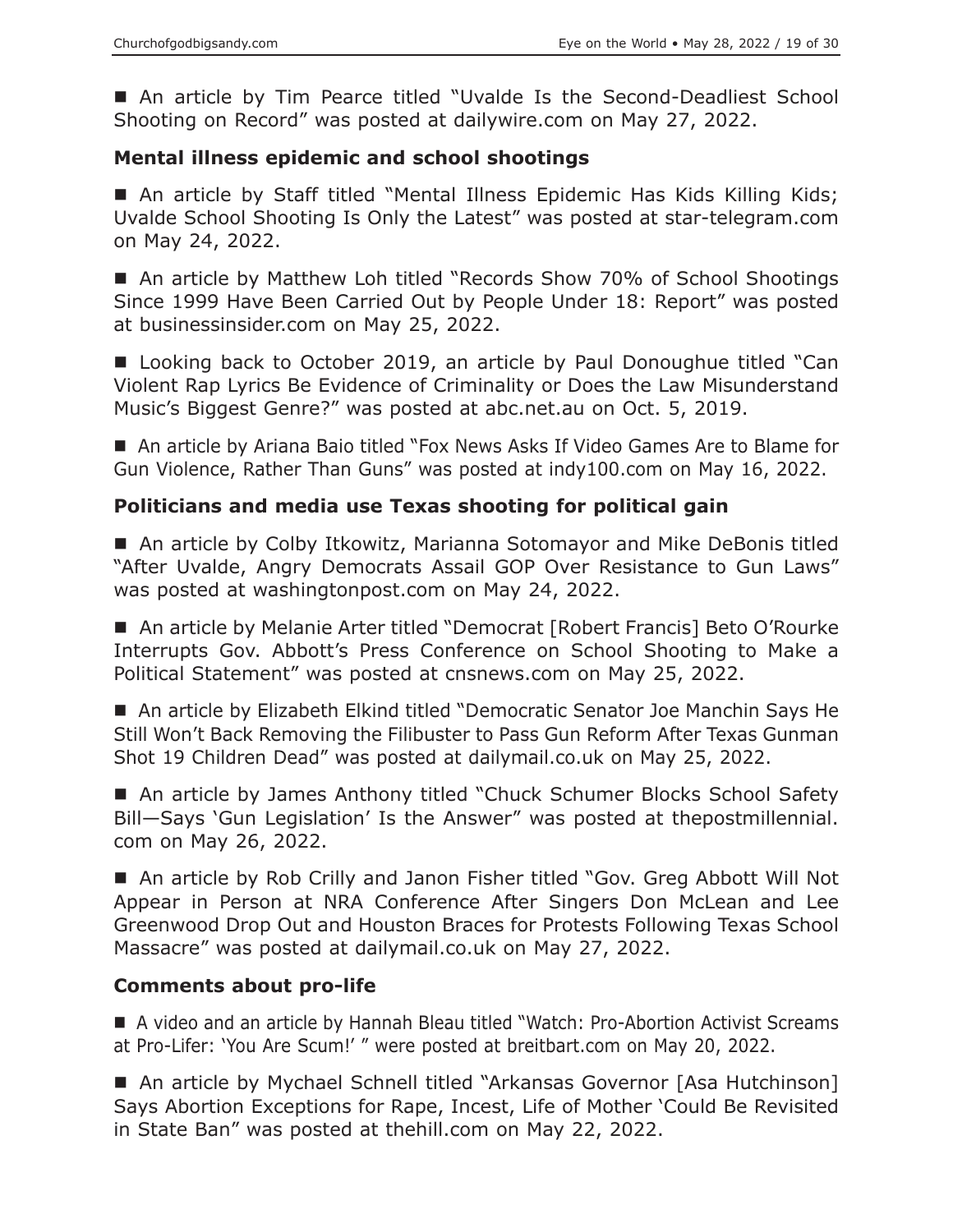# **Comments about pro-abortion**

 An article by Rebecca Downs titled "Biden-Harris Abortion Extremism Obsession Continues to Be on Display as VP Meets With Abortion Providers" was posted at townhall.com on May 20, 2022.

■ An article by Julio Rosas titled "Joy Reid: 'Christian Nationalists' Won't Stop at Abortion During Their 'Jihad' " was posted at townhall.com on May 20, 2022.

 An article by Rebecca Downs titled "Shocker: Judge Who Donates to Planned Parenthood Sides With Them in Case to Block Michigan Abortion Ban" was posted at townhall.com on May 23, 2022.

■ An article by Terence P. Jeffrey titled "Abortion Disproportionately Targets Black Babies; CDC Reports 74% of Abortions in Mississippi Were Performed on Black Mothers" was posted at cnsnews.com on May 24, 2022.

■ An article by Craig Bannister titled "[Pro-Life Advocate and Live Action Founder] Lila Rose: 'Totally Despicable' of AOC to Use Mass Slaughter of School Children to Justify Mass Slaughter of the Unborn" was posted at cnsnews.com on May 25, 2022.

# **Comments about Pelosi and communion**

 An article by Ledyard King titled " 'Grave Evil': Pelosi Denied Holy Communion by San Francisco Archbishop [Salvatore Cordileone] for Pushing Abortion Rights" was posted at usatoday.com on May 21, 2022.

■ An article by Archbishop Salvatore Cordileone titled "Letter to the Faithful on the Notification Sent to Speaker Nancy Pelosi" was posted at sfarchdiocese.org on May 20, 2022.

■ An article by Thomas D. Williams titled "Denver Archbishop [Samuel Aquila] Commends Decision to Deny Communion to Nancy Pelosi" was posted at breitbart.com on May 21, 2022.

■ An article by Pam Key titled "[Entertainer Joy] Behar: Why Is Pro-Choice Pelosi Banned From Communion? Pro-Death Penalty [Greg] Abbott Is Not" was posted at breitbart.com on May 23, 2022.

■ An article by Chris Pandolfo titled "The View's Whoopi Goldberg Blasts San Francisco Bishop for Denying Communion to Pelosi: 'This Is Not Your Job, Dude!' [Revealing Her Ignorance About a Function of the Catholic Clergy]" was posted at theblaze.com on May 23, 2022.

■ An article by Morgan Phillips, Elizabeth Elkind and Wills Robinson titled "Nancy Pelosi Receives Communion at Catholic Church in Georgetown After Archbishop of San Francisco Banned Her Over Her 'Extreme' Abortion Views" was posted at dailymail.co.uk on May 23, 2022.

# **Pro-abortion vandalism and violence**

■ An article by Rebecca Downs titled "Pro-Abortion Vandalism and Violence Appears to Be a Pattern" was posted at townhall.com on May 19, 2022.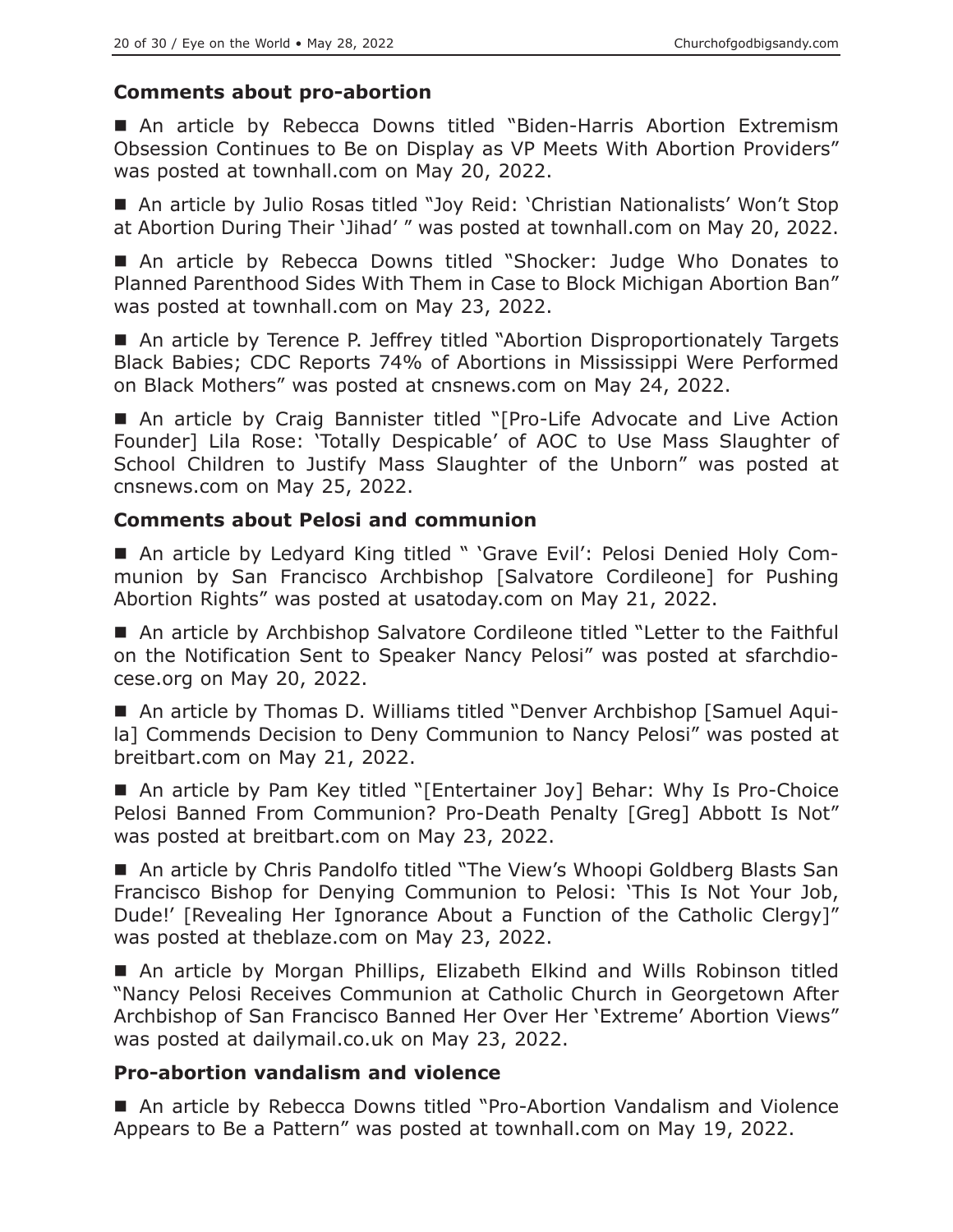■ An article by Mary Margaret Olohan titled "Sen. Tim Scott Slams Dems for Silence Amid Threats to SCOTUS, Justices" was posted at dailywire.com on May 22, 2022.

## **Comments about rich getting richer**

■ An article by Kimberly Leonard titled "20 Members of Congress Personally Invest in Top Weapons Contractors That'll Profit From the Just-Passed \$40 Billion Ukraine Aid Package" was posted at businessinsider.com on May 19, 2022.

#### **New information governance board**

■ An article by Diana Glebova titled "The Clownish Disinfo Czar Got the Boot, But Biden's 'Ministry of Truth' Hired Monster Replacements [Michael Chertoff and Jamie Gorelick]" was posted at dailycaller.com on May 19, 2022.

# **Comments about Elon Musk and Bill Gates**

■ An article by Keith Griffith titled "Billionaires at war! Elon Musk Deepens Feud with Bill Gates by Touting Article Claiming the Microsoft Mogul Poured Millions Into 'Dark Money Fund' Targeting Him" was posted at dailymail.co.uk on May 24, 2022.

## **Comments about government and corporate snooping**

■ Looking back to April 2022, an article by Nikki Schwab titled "The FBI May Have Conducted as Many as 3-4 Million Searches of Americans' Electronic Data Without a Warrant Last Year" was posted at dailymail.co.uk on April 29, 2022.

■ An article by Ryan Morgan titled "CDC Tracked 20+ Million U.S. Phones to Monitor Covid Lockdown Compliance Says New Report" was posted at americanmilitarynews.com on May 3, 2022.

■ An article by John Solomon titled "Rand Paul: Time to Ban Feds From Tracking Americans Through Their Cell Phone Location Data" was posted at justthenews.com on May 5, 2022.

## **Comments about government and corporate censorship**

 An article by Craig Bannister titled "Tucker Carlson: Biden Giving WHO Power to 'Deploy Proactive Countermeasures Against Misinformation and Social Media Attacks' " was posted at cnsnews.com on May 20, 2022.

## **Fossil fuel—Biden's plan from day 1**

■ Looking back to March 2022, an article by Staff titled "[Journalist Dan] Bongino: Destruction of U.S. Fossil Fuel Has Been Biden Administration's 'Energy Suicide Plan' Since Day 1" was posted at foxnews.com on March 12, 2022.

■ An article by Tim Meads titled "Democrat House Majority Leader [Steny Hoyer of Maryland] Claims 'We're at War' So Republicans Shouldn't Blame Biden for Energy Crisis" was posted at dailywire.com on May 13, 2022.

## **Fossil fuel—Biden's "incredible transition"**

■ An article by Adam Sabes titled "President Biden Seems to Praise High Gas Prices as 'Incredible [Energy] Transition' Americans Must Go Through" was posted at foxnews.com on May 24, 2022.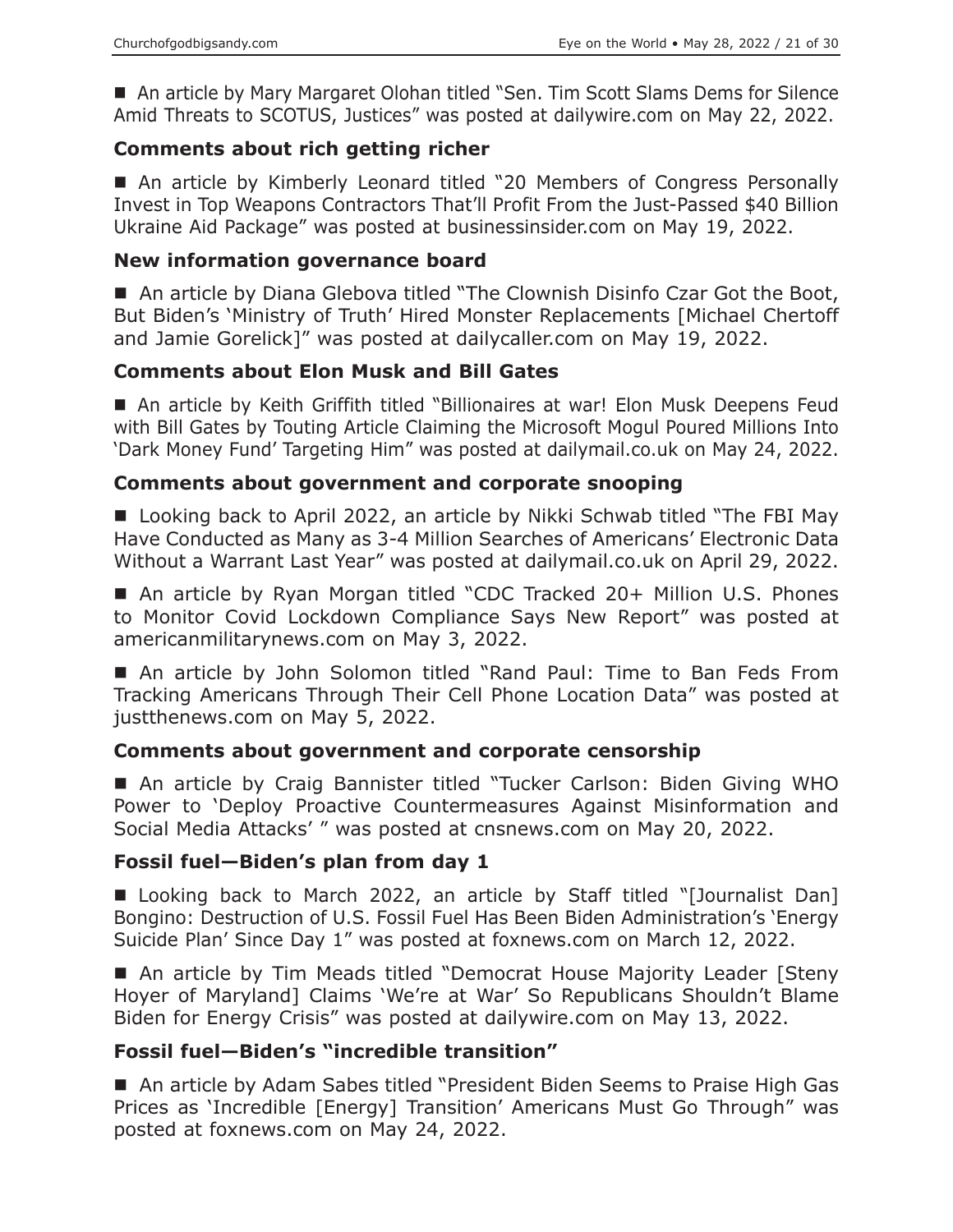■ An article by David Harsanyi titled "Biden Promises to 'Transition' America Back to the 1870s" was posted at thefederalist.com on May 24, 2022.

## **Fossil fuel—tapping diesel reserves**

 An article by Dillon Burroughs titled "Biden Administration Considers Tapping Federal Diesel Reserve to Relieve Shortage" was posted at dailywire. com on May 23, 2022.

#### **Comments about electric vehicles**

■ An article by Michael Wayland titled "Automakers Are Jacking Up Prices on Electric Vehicles to Bake in Rising Materials Costs" was posted at cnbc.com on May 21, 2022.

## **Inflation**

■ An article by Simon Kent titled "Crisis What Crisis? Joe Biden Says U.S. Recession 'Not Inevitable' " was posted at breitbart.com on May 23, 2022.

■ An article by Matt Vespa titled "Biden's Economic Adviser [Brian Deese] Came Up With a New Way to Say Recession [Calling It a 'Period of Transition']" was posted at townhall.com on May 23, 2022.

■ An article by Danielle Wallace titled "Biden Top Economic Adviser [Brian] Deese] Dodges Recession Questions, Claims U.S. Economy Merely in 'Period of Transition' " was posted at foxnews.com on May 22, 2022.

## **Finances**

■ An article by Keach Hagey titled "GOP-Led Legislation Would Force Breakup of Google's Ad Business" was posted at wsj.com on May 19, 2022.

■ An article by Craig Bannister titled "Texas Takes Top Spot in Number of Fortune 500 Headquarters; Gov. Abbott Attributes Low Regulations, No Corporate Taxes or Personal Income Taxes" was posted at cnsnews.com on May 24, 2022.

## **Illegal immigration and terrorists**

■ An article by John Binder titled "Report: ISIS Plotted to Assassinate George W. Bush by Smuggling Terrorists Through Biden's Open Border" was posted at breitbart.com on May 24, 2022.

■ An article by Tim Pearce titled "FBI Arrests Iragi Migrant Accused of Plotting to Assassinate George W. Bush" was posted at dailywire.com on May 24, 2022.

## **Illegal immigration**

■ An article by Bob Price and Randy Clark titled "Migrants Tire of Waiting for Title 42's End; Surge Across Border Into Texas" was posted at breitbart.com on May 22, 2022.

■ An article by Katelyn Caralle titled "Gov. Abbott Says He Will Send More Than 400 Buses of Migrants to DC as He Laments Biden and Harris Have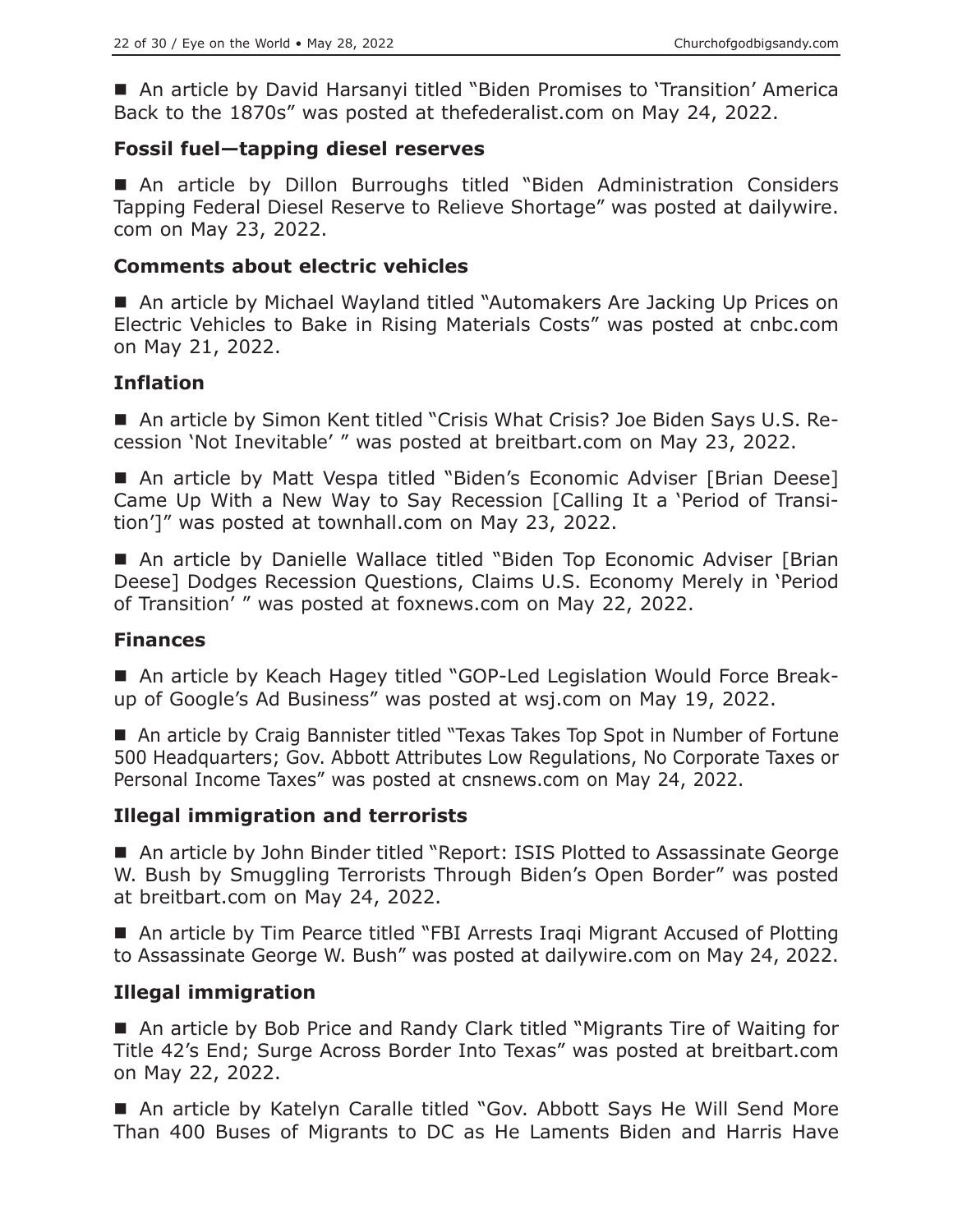'Never Once' Reached Out to Him About the Crisis—With White House Steering Clear of Border the Day Title 42 Was Supposed to End" was posted at dailymail.co.uk on May 23, 2022.

■ An article by Katie Daviscourt titled "Biden Administration Appoints Radical Activist [Romy L. Lerner] Who Wants to 'Abolish ICE' as An Immigration Judge" was posted at thepostmillennial.com on May 24, 2022.

#### **Truth about immigration and voting**

■ Looking back to July 2021, an article by Julio Rosas titled "There It Is: NYT Op-Ed [by Alossa Araxia Abrahamian] Gives the Game Away by Wanting to Let Non-Citizens to Vote in U.S. Elections" was posted at townhall.com on July 29, 2021.

■ Looking back to July 2021, an article by Rebecca Downs titled "NYT Guest Essay Opinion Piece [Alossa Araxia Abrahamian] Claims 'There Is No Good Reason You Should Have to Be a Citizen to Vote' " was posted at townhall.com on July 31, 2021.

#### **Comments about election news**

■ An article by Alex Christy titled "Georgia Breaks [Turnout] Records Using Law [That] Media Decried as Voter Suppression" was posted at newsbusters.org on May 20, 2022.

 An article by Mia Cathell titled "How Biden and the Democrats Lied About Georgia's 2021 Election Integrity Bill" was posted at townhall.com on May 23, 2022.

■ An article by Houston Keene titled "MLB [Major League Baseball] Won't Say If It Regrets Moving All-Star Game [Last July] Over [Misrepresenting] Georgia Voting Law [Last Summer] After Voting Records [Presently] Shatter [Their Ridiculous] Narrative" was posted at foxnews.com on May 23, 2022.

#### **Leftists angering Hispanic voters**

■ An article by Mia Cathell titled "Biden Further Angers Hispanic Voters by Lifting Cuban, Venezuelan Sanctions" was posted at townhall.com on May 19, 2022.

■ An article by Harriet Alexander titled "Joe Biden's Support Among Hispanic Americans Plummets From 55% to 26% in a Year as His Overall Approval Rating Slumps to Just 41% Amid Inflation, War in Ukraine and the Roe vs. Wade Fallout—Poll Shows" was posted at dailymail.co.uk on May 20, 2022.

■ An article by Rebecca Downs titled "Biden's Performance With Hispanics Continues to Look Grim" was posted at townhall.com on May 20, 2022.

## **Comments about defunding the police**

■ Looking back to June 2020, an article by Paige Fernandez titled "Defunding the Police Will Actually Make Us Safer" was posted at aclu.org on June 11, 2020.

■ An article by Devan Markham and Kelsey Kernstine titled " 'Defund the Police' Movement Impacts Recruitment, Increase in Crime" was posted at newsnationnow.com on May 19, 2022.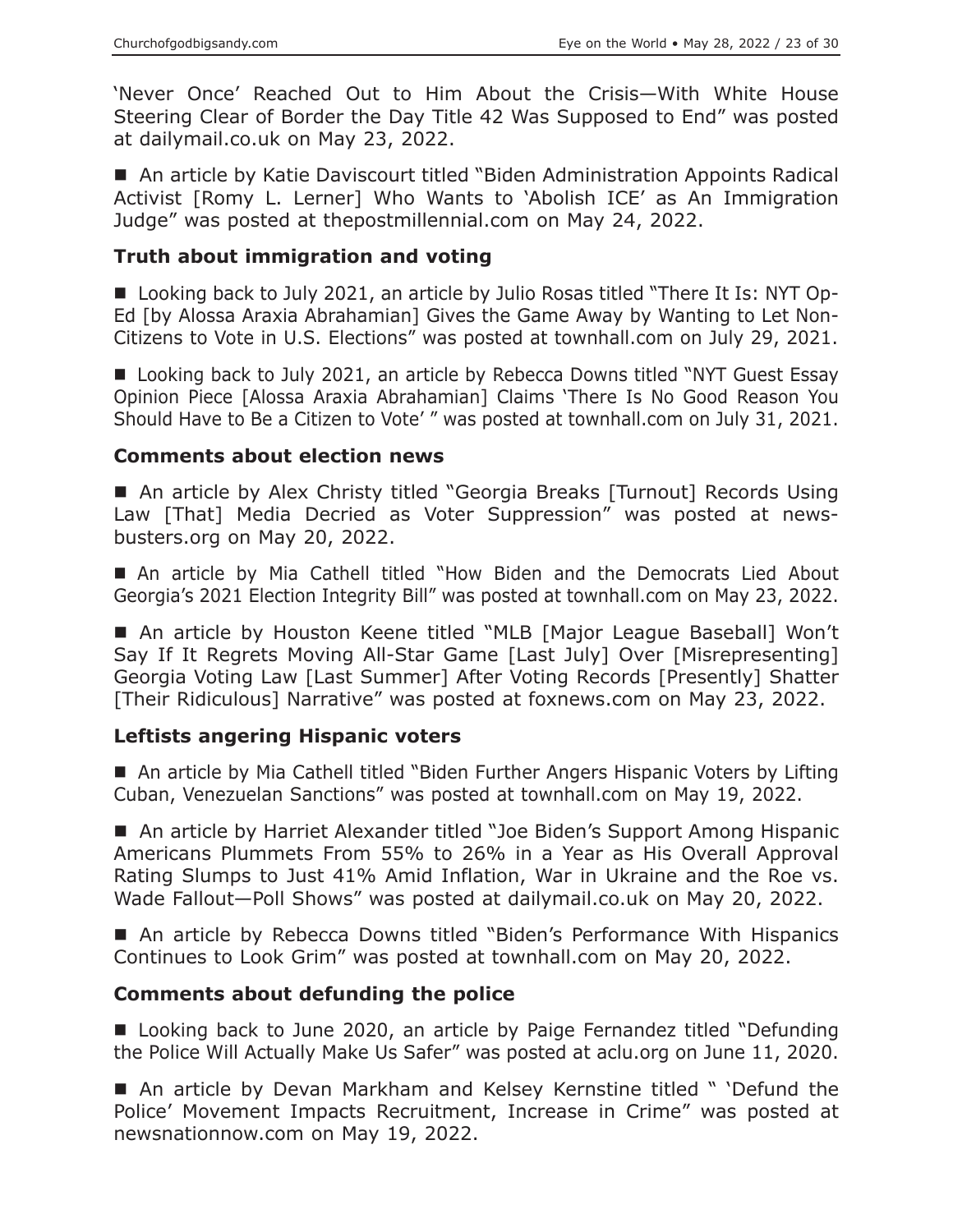■ An article by Will Katcher titled "Support for 'Defund the Police' Has Dropped Nationwide, Poll Finds" was posted at police1.com on May 20, 2022.

■ An article by Alex Hammer titled "Has San Francisco Woken Up at Last? Defund the Police Mayor Boycotts Pride March in Support of City's Cops Who Were Banned From Wearing Uniform 'Because It Made People Feel Uncomfortable' " was posted at dailymail.co.uk on May 24, 2022.

#### **Comments about excessive theft**

■ An article by Emma Colton titled "Philadelphia Businesses 'Closing Left and Right' Over Increase in Shoplifting: 'Very Dangerous' " was posted at foxbusiness.com on May 20, 2022.

■ An article by Janon Fisher titled "Not on Our Watch! Moment Children of Family-Owned Jewelry Store Owners and Employee Fight Back and Stop Robbery After Spate of Armed Thefts in Upscale [Huntington Beach] California Neighborhood" was posted at dailymail.co.uk on May 23, 2022.

#### **Comments about excessive violent crime**

■ A video and an article by Tom Brown titled "Frightening Moment Man Pulls a Gun on Fox TV Crew During Live Report on Violence in Chicago Where Shooting Incidents Have Skyrocketed 66% in Just Two Years" were posted at dailymail.co.uk on May 27, 2022.

#### **Comments about weapons**

■ An article by Spencer Brown titled "[MSNBC's] Nicolle Wallace's Plea for Laws Against 'Illegal Guns' Is Peak MSM Lunacy [Because She Is Apparently Unaware About What Laws Already Exist]" was posted at townhall.com on May 20, 2022.

■ An article by Awr Hawkins titled "70-Year-Old Woman Recalls Saying 'Back Off, Dude' Before Shooting Alleged Intruder Dead" was posted at breitbart. com on May 23, 2022.

#### **School boards calling parents domestic terrorists**

■ An article by Breccan F. Thies titled "National School Boards Association Admits to Colluding With Biden Administration on 'Domestic Terrorism' Letter" was posted at breitbart.com on May 20, 2022.

■ An article by Morgan Phillips titled "National School Union [National School Boards Association Called NSBA] Called for Biden to Deploy National Guard to Deal With Protesting Parents and Use the Military to Monitor Board Meetings During Fury Over Classrooms Being Shut During Covid, Draft Review Reveals" was posted at dailymail.co.uk on May 23, 2022.

## **Comments about educating our youth**

■ An article by Karol Markowicz titled "Yes, Randi Weingarten, This Is War-We Parents Are Fighting for Our Kids" was posted at nypost.com on May 1, 2022.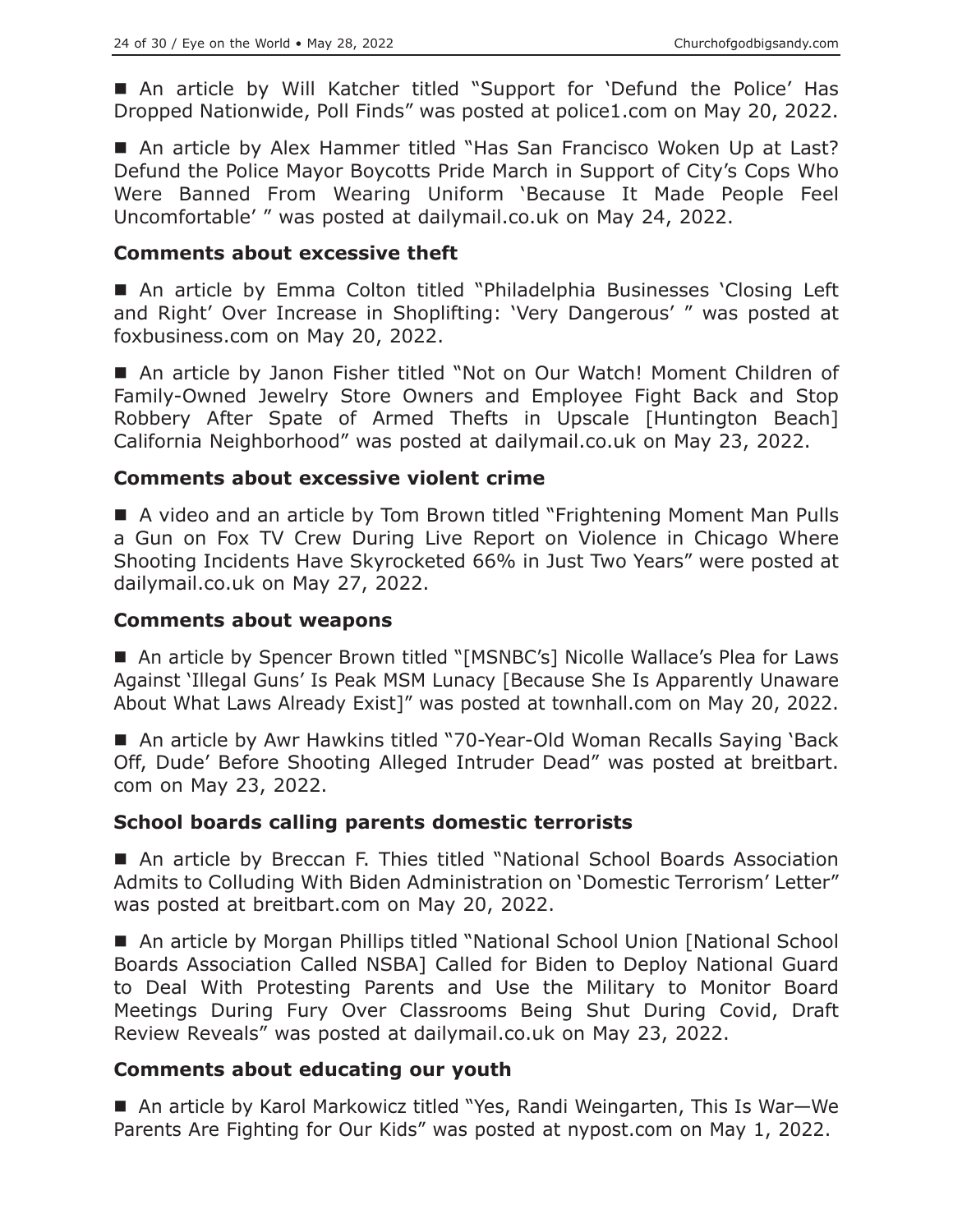■ An article by Melissa Klein and Bernadette Hogan titled "This Book ['What You Don't Know: A Story of Liberated Childhood'] for NYC School Kids Has AOC Instead of ABCs" was posted at nypost.com on May 21, 2022.

■ An article by Alyssa Guzman titled "NYC's Public Schools Are Blasted for Introducing Woke Children's Book ['What You Don't Know: A Story of Liberated Childhood'] With 'Queer' Main Character—That Hails AOC and the Squad While Mocking Mitch McConnell—and Encouraging Swearing" was posted at dailymail.co.uk on May 21, 2022.

## **Comments about transgenders**

■ An article by Charlotte Pence Bond titled "Texas Supreme Court Rules Child Gender Transitions Can Be Investigated as Child Abuse" was posted at dailywire.com on May 21, 2022.

■ An article by Joy Pullman titled "The Left Has Effectively Banned Christian Kids From Public Pools, Libraries and Summer Camps" was posted at thefederalist.com on May 23, 2022.

■ An article by Jeremiah Poff titled "State Farm Donating Transgender Books for 5-Year-Olds to Schools in Florida" was posted at washingtonexaminer.com on May 23, 2022.

■ An article by Jeremiah Poff titled "Backlash Prompts State Farm to End Program Donating Trans Books to Schools" was posted at washingtonexaminer.com on May 23, 2022.

# **Calling Candace Owens transphobic**

 An article by Craig Bannister titled "Candace Owens: Calling Me 'Transphobic' Isn't Going to Stop Me From Protecting My Kids From Harmful Societal Lies" was posted at cnsnews.com on May 25, 2022.

## **Comments about Disney influence on children**

■ An article by Spencer Lindquist titled "Disney Releases LGBTQ Pride-Themed Toys Marketed to Children" was posted at breitbart.com on May 20, 2022.

■ An article by David Ng and Jerome Hudson titled "Disney Gay 'Pride Collection' Clothing Made in Anti-LGBTQ China" was posted at breitbart.com on May 24, 2022.

## **Comments about Winsome Sears**

■ Looking back to April 2022, an article by Ian Hanchett titled "[Winsome] Sears: The Rich Already Get to Decide What Their Kids Are Taught, Everyone Else Should Have That Power" was posted at breitbart.com on April 12, 2022.

## **Comments about racism and white supremacy**

■ An article by Ewan Somerville titled "Children as Young as Three Months Old May Be Racially Biased, [Islington] Council [in London] Claims" was posted at telegraph.co.uk on May 21, 2022.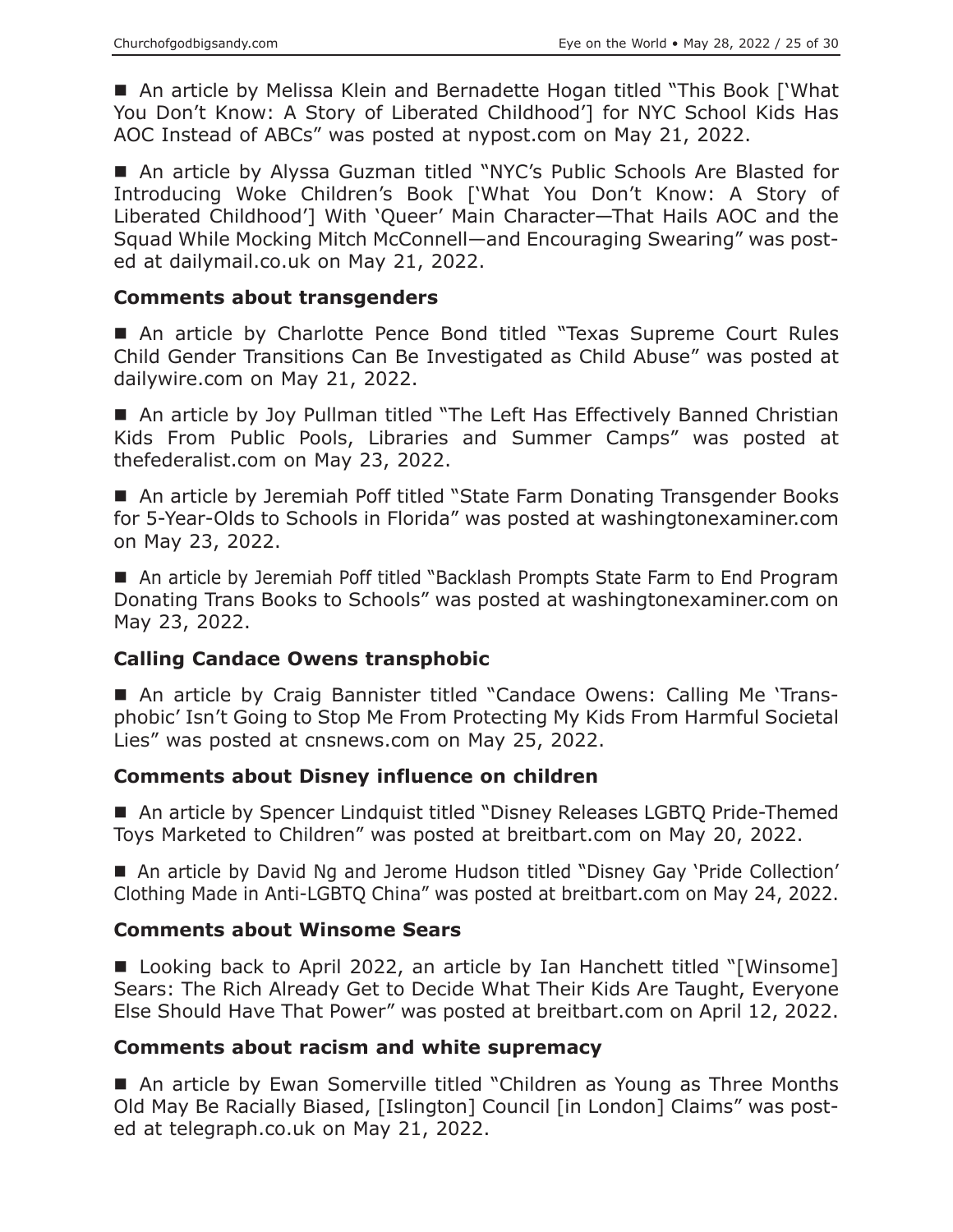■ An article by James Anthony titled "[Central Florida] University Professor Who Lost Job for 'Black Privilege' Comment [in June 2020] Is Reinstated, Wins Back Lost Pay" was posted at thepostmillennial.com on May 21, 2022.

■ An article by John Nolte titled "Study Shows Left-Wing Hollywood Is Still Super Racist" was posted at breitbart.com on May 24, 2022.

■ An article by Rebecca Sun titled "Study Finds Racial Disparity in Writers' Compensation and Showrunner Opportunities" was posted at hollywoodreporter. com on May 24, 2022.

■ An article by Paul Farrell titled "Outrage as Two Ohio High School Students Erect Racist Signs on Neighboring Water Fountains Saying 'Whites Only' and 'Blacks Only' " was posted at dailymail.co.uk on May 25, 2022.

## **Comments about critical race theory**

■ An advertizement for a free eBook written by Dr. Ben Carson titled "Get Your Free [eBook] Copy of '5 Answers to Critical Race Theory' " is posted at americancornerstone.org.

## **Comments about crimes against black citizens**

■ An article by Kalyn Womack titled "NAACP Says Mississippi Failed to Use Billions of Covid-19 Funds to Help People of Color" was posted at theroot.com on May 23, 2022.

## **Comments about Marxist BLM corporation**

■ An article by Olivia Murray titled "BLM Says Capitalism Is Bad, But Then Gorges on Its Luxuries" was posted at americanthinker.com on May 20, 2022.

■ An article by Alex Hammer titled "Black Lives Matter Gave \$200,000 to Radical Chicago Group Whose Leader Calls Cops 'Pigs,' Says 'Defund These B\*\*\*\*\*ds' and Is Sympathetic to Tupac Shakur's Aunt Who Is on the FBI's Most Wanted List" was posted at dailymail.co.uk on May 23, 2022.

## **Comments about police misconduct**

 An article by James Hartley titled "Fort Worth Police Officer Fired for 2nd Time After Coworker Reports Excessive Use of Force" was posted at star-telegram.com on May 20, 2022.

■ An article by Andrea Blanco titled "Girl, 15, Is Rescued From Pedophiles 10 Days After She Was Abducted at Basketball Game When She Left Dad to Use Bathroom: Cops Refused to Help and Daughter Was Only Found After Her Nude Pics Were Seen on Prostitution Website" was posted at dailymail.co.uk on May 21, 2022.

# **Comments about district attorney misconduct**

■ An article by Staff titled "[Aurora, Colorado] Antifa Shooter [Is Only] Sentenced to 120 Days in Jail, Five Years of Probation for [July] 2020 Shooting at BLM Riot" was posted at thepostmillennial.com on May 22, 2022.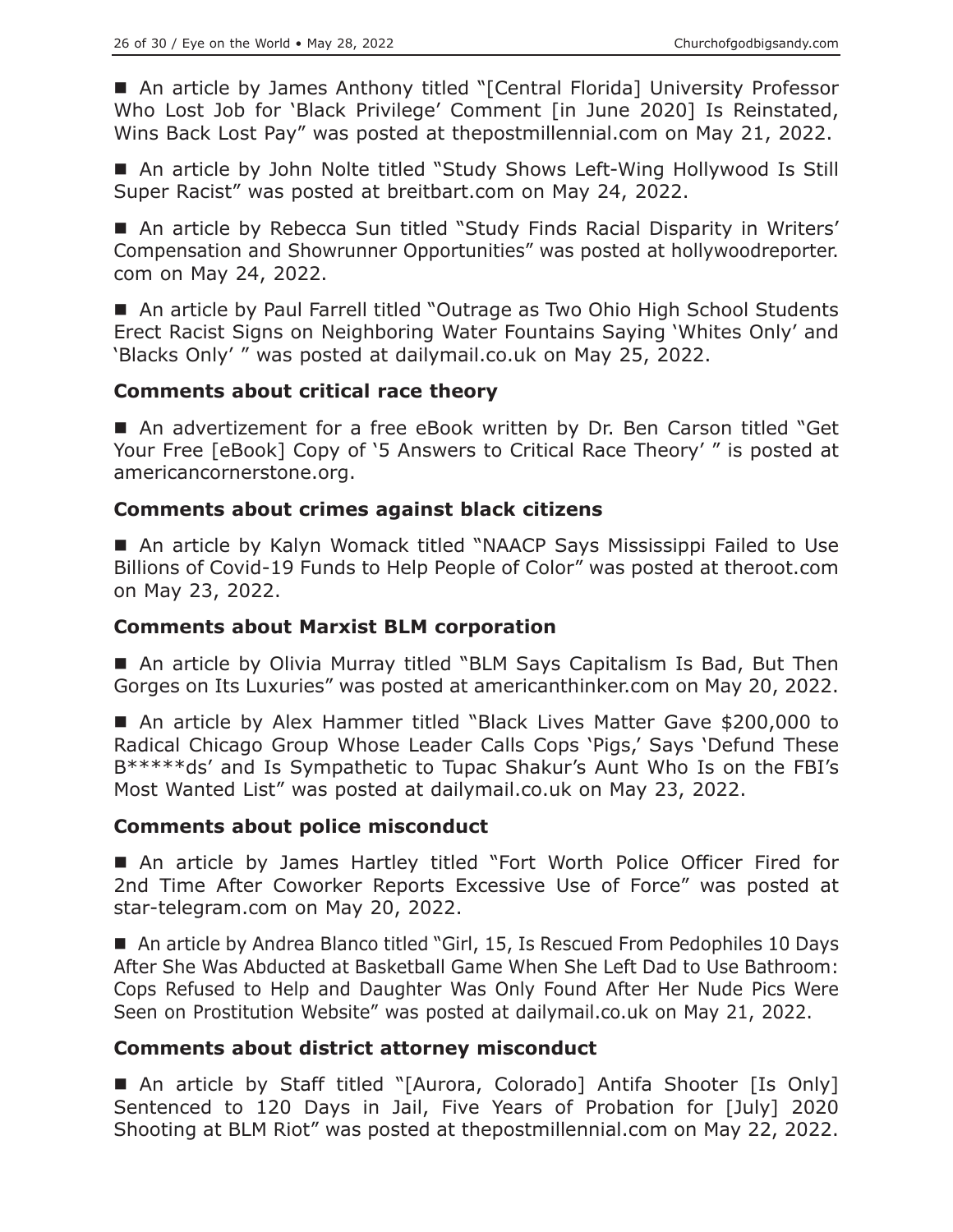# **Amber Heard is demonstrating bad side of women**

 An article by Keith Griffith titled "Johnny Depp Receives Support From an Unlikely Ally as Women's Abuse Charity Led by Former Miss Italy Backs the Pirates of the Caribbean Star and Says He Deserves 'Compassion' in His Blockbuster Trial Against Amber Heard" was posted at dailymail.co.uk on May 21, 2022.

# **Comments about US involvement in WHO Global Pandemic Treaty**

■ Looking back to November 2021, an article by Patsy Widakuswara titled "U.S. Supports Creation of Global Pandemic Treaty" was posted at voanews. com on Nov. 30, 2021.

■ An article by Matt Palumbo titled "Gov. DeSantis: 'No Way' Florida Will Support WHO Global Pandemic Treaty" was posted at bongino.com on May 24, 2022.

■ An article by Catalina Jaramillo titled " 'WHO Has No Authority to Dictate U.S. Health Policy' " was posted at factcheck.org on May 25, 2022.

## **Pandemic regulations had negative consequences**

■ An article by Charlotte Pence Bond titled "More Than 1.2 Million Students Left Public Schools Since Pandemic: Report" was posted at dailywire.com on May 23, 2022.

## **Comments about vaccine mandates**

 An article by Mansur Shaheen titled "Expert Calls CDC Advisory Panel a 'Kangaroo Court' Saying Approval of Covid Boosters for Kids Is a 'Slap in the Face of Science'—as Pfizer Is Expected to Make Bid to Jab Children as Young as Six Months" was posted at dailymail.co.uk on May 23, 2022.

■ An article by Janon Fisher titled "U.S. Army Reports 97% Immunization Rate and Discharges 669 Soldiers for Being Unvaccinated, While Three Air Force Academy Cadets Who Refused Covid Vax Are Denied Military Officer Commissions and May Be Forced to Repay the Cost of Their Tuitions" was posted at dailymail.co.uk on May 23, 2022.

## **Comments about vaccines**

■ An article by Ariana Eunjung Cha titled "Vaccines May Not Prevent Many Symptoms of Long Covid, Study Suggests" was posted at washingtonpost. com on May 25, 2022.

 An article by Sara Reardon titled "Long Covid Risk Falls Only Slightly After Vaccination, Huge Study Shows" was posted at nature.com on May 25, 2022.

# **Comments about masks**

 An article by Dylan Housman titled "Pro-Maskers May Be Laying the Groundwork to Bring Back Covid Restrictions" was posted at dailycaller.com on May 18, 2022.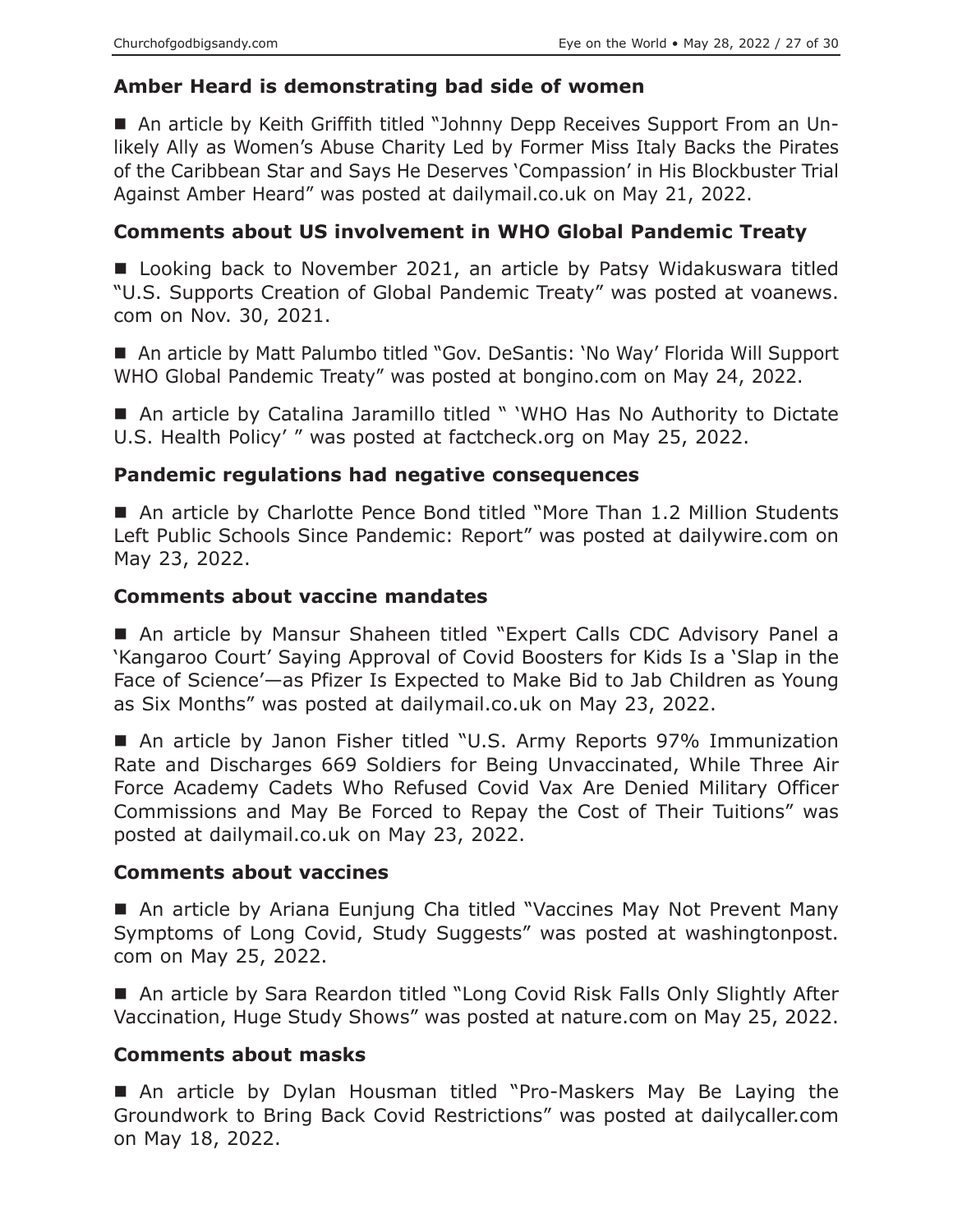## **Comments about masks in schools**

■ An article by Katie Reilly titled "Mask Mandates Are Returning to Schools as Covid-19 Cases Surge" was posted at time.com on May 25, 2022.

#### **Comments about masks at colleges**

 An article by Alexandra E. Petri titled "Some Universities [Including Delaware and Hawaii] and Schools in the U.S. [Including Philadelphia, Providence Rhode Island and Central Falls, Rhode Island] Are Reimposing Indoor Mask Mandates" was posted at nytimes.com on May 25, 2022.

■ An article by Rong-Gong Lin II and Luke Money titled "UCLA Reinstates Indoor Mask Mandate as L.A. County Coronavirus Cases Rise" was posted at latimes.com on May 26, 2022.

#### **Media comments about Karine Jean-Pierre**

 An article by Melanie Arter titled "Psaki: Karine Jean-Pierre Will Be First Black Woman, 'First Out LGBTQ+' Press Secretary 'Because Representation Matters' " was posted at cnsnews.com on May 6, 2022.

## **Comments about Netflix**

■ An article by Josh Berger titled "Netflix Gives the Boot to Left-Wing Activist Employees, Pulls the Plug on Several Woke Projects" was posted at boundingintocomics.com on May 23, 2022.

## **Comments about ESPN**

■ An article by Warner Todd Huston titled "ESPN Loses 10% of Subscribers, Down 8 Million Since 2020" was posted at breitbart.com on May 23, 2022.

#### **Other comments about the media**

■ An article by D. Parker titled "Leftist Media Want to Convince You That You're Obsessed With 'Replacement Theory' " was posted at americanthinker. com on May 19, 2022.

■ An article by Clay Waters titled "New York Times Covidian Mangles Facts Again: 4,000 Children [Aged 5 to 11] Dead of Covid Syndrome? [When the Number Aged 5 to 11 Was Actually 68]" was posted at newsbusters.org on May 22, 2022.

■ An article by Libby Emmons titled "Washington Post Falsely Claims George Floyd Was 'Shot and Killed in Police Custody' " was posted at thepostmillennial. com on May 23, 2022.

■ An article by Kimberly Leonard titled "Kellyanne Conway Knocks 'Peter Pan Taylor Lorenz' and Other Reporters for Messaging Her Teenage Daughter [in 2020]: 'I Will Never Forgive and Forget' " was posted at businessinsider.com on May 24, 2022.

 An article by Mark Kennedy titled "Ex-White House Press Secretary Jen Psaki Hired by MSNBC" was posted at apnews.com on May 24, 2022.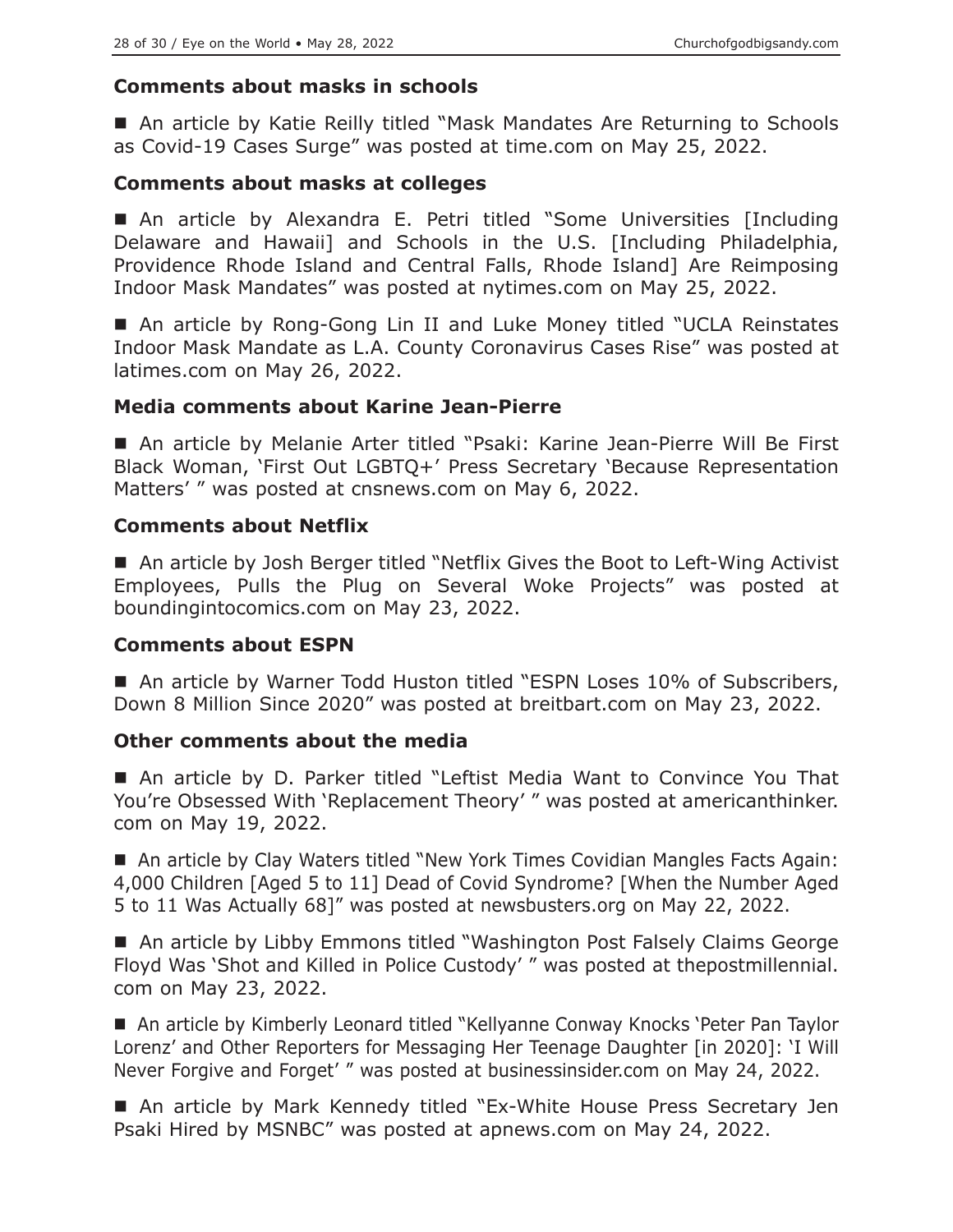# **Comments about Hunter Biden and family**

■ Looking back to March 2022, an article by Ashe Schow titled "Reminder: These 50 Intelligence Officers Claimed, Without Evidence, That New York Post's Hunter Biden Story Was Russian Disinformation" was posted at dailywire.com on March 19, 2022.

## **Comments about investigation by John Durham**

■ Looking back to February 2022, an article by Jonathan Turley titled "Durham Probe Proves Some Media Would Rather Ignore a Major Story Than Expose Their Role in Covering It Up" was posted at foxnews.com on Feb. 16, 2022.

■ An article by Joel B. Pollak titled "[2016 Clinton Campaign Manager] Robby Mook Testifies: Hillary Clinton Personally Approved Leak of Alfa Bank Hoax to Media" was posted at breitbart.com on May 20, 2022.

 An article by Keith Griffith and Wills Robinson titled "Trump Laments He Will Never Get His 'Reputation Fully Back' After Bombshell Testimony That Hillary Clinton Signed Off on Spreading Discredited Russian Collusion Claim With the Press" was posted at dailymail.co.uk on May 21, 2022.

■ An article by Trent Baker titled "Former Acting Attorney General [Matthew] Whitaker: Sussmann Trial Revealing How Steele Dossier 'All Started' " was posted at breitbart.com on May 23, 2022.

## **Democrats worried about Kamala Harris**

■ An article by Alyssa Guzman titled "President Eric? NYC Mayor Adams 'Is Considering 2024 White House Bid If Ailing Joe Biden, 79, Declines to Run, and Will Position Himself as 'Anti-Woke Democrat' " was posted at dailymail.co.uk on May 21, 2022.

# **Biden's mental capacity**

 An article by Naomi Lim titled "Biden Keeps Saying U.S. Will Defend Taiwan—and White House Keeps Walking It Back" was posted at washingtonexaminer.com on May 24, 2022.

## **Biden and Harris supporters and detractors**

 An article by Thomas Maresca titled "President Joe Biden Turns Focus to Asia on Japan, South Korea Trip" was posted at upi.com on May 19, 2022.

 An article by Jessica Chasmar titled "Stacey Abrams Says Georgia 'the Worst State in the Country to Live' [Ahead of Primary], Despite Owning Multiple Houses There" was posted at foxnews.com on May 22, 2022.

 An article by Leah Barkoukis titled "Abrams Attempts Damage Control After Georgia Comment" was posted at townhall on May 24, 2022.

 An article by Michael Starr titled "Rashida Tlaib Attended 'Nakba' Rally [in Dearborn, Mich.] That Had Calls for Violence" was posted at jpost.com on May 27, 2022.